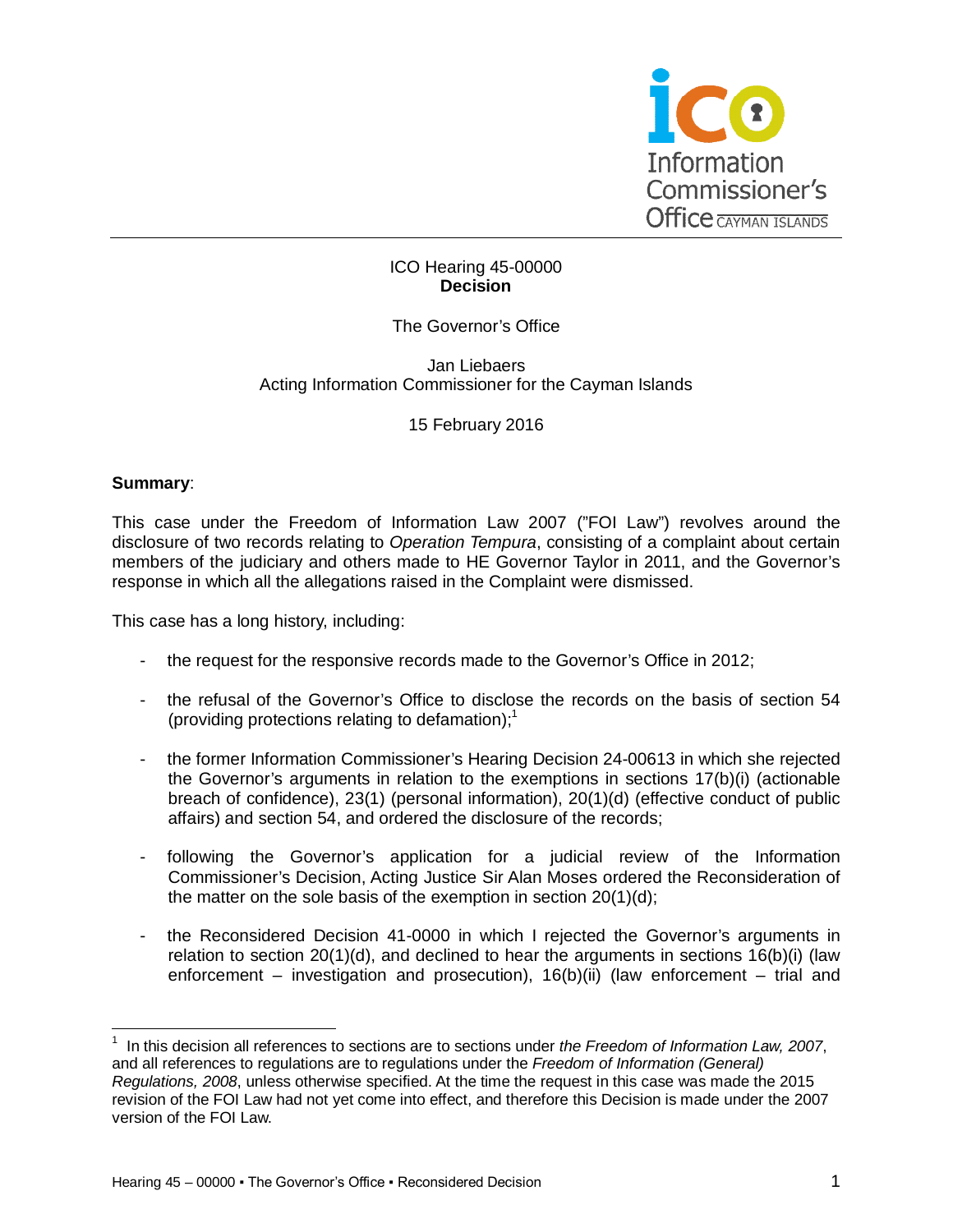adjudication) and 17(b)(ii) (contempt of court), and ordered the records to be disclosed, with the exception of a single segment on page 13 of the Complaint; and,

the second judicial review applied for by the Governor in which, apart from section 20(1)(d) for which the Governor provided no arguments in court, she also asserted that the Information Commissioner had no jurisdiction in the matter, and argued the exemptions in sections 16(b) (law enforcement), 17(a) (legal professional privilege) and 17(b)(ii) (contempt of court), resulting in the Order of Acting Justice Owen for the present Reconsideration of the matter by reason of section 16(b).

In this current Reconsidered Decision ("Reconsideration") the Acting Information Commissioner considered whether the responsive records are subject to the exemption in section 16(b) by reason of being law enforcement records, the disclosure of which "would, or could reasonably be expected to affect (i) the conduct of an investigation or prosecution of a breach or possible breach of the law; or (ii) the trial of any person or the adjudication of a particular case, and, if so, whether in whole or in part.

After careful consideration the Acting Information Commissioner decided that there are no adequate grounds for a blanket application of the exemption to the two responsive records in their entirety, but that the information representing the actions and conduct of Mr. Martin Bridger in both records, in so far as it is not innocuous or already in the public domain, is exempted by reason of sections 16(b)(i) and (ii) because its disclosure could reasonably be expected to affect the current police investigation and possible prosecution and trial of Mr. Bridger

The Acting Information Commissioner did not re-examine the exemption by reason of section 20(1)(d) of the single passage on page 13 of the Complaint, which was decided in the previous Reconsideration. This passage continues to be exempted.

## **Statutes Considered:**

*Freedom of Information Law,* 2007 *Freedom of Information (General) Regulations,* 2008 *Cayman Islands Constitution Order 2009* (SI 2009/1379)

## **Contents:**

| A.           | <b>INTRODUCTION</b>                                           | 2  |
|--------------|---------------------------------------------------------------|----|
| B.           | <b>BACKGROUND</b>                                             | 3  |
| $C_{1}$      | PRELIMINARY ISSUE - THE MEANING OF THE ORDER OF 16 MARCH 2015 | 9  |
| D.           | <b>ISSUE UNDER REVIEW IN THIS HEARING</b>                     | 14 |
| Е.           | CONSIDERATION OF ISSUE UNDER REVIEW                           | 16 |
| $F_{\mu\nu}$ | <b>FINDINGS AND DECISION</b>                                  | 29 |

# **A. INTRODUCTION**

[1] This case concerns the disclosure of two responsive records, namely a complaint (the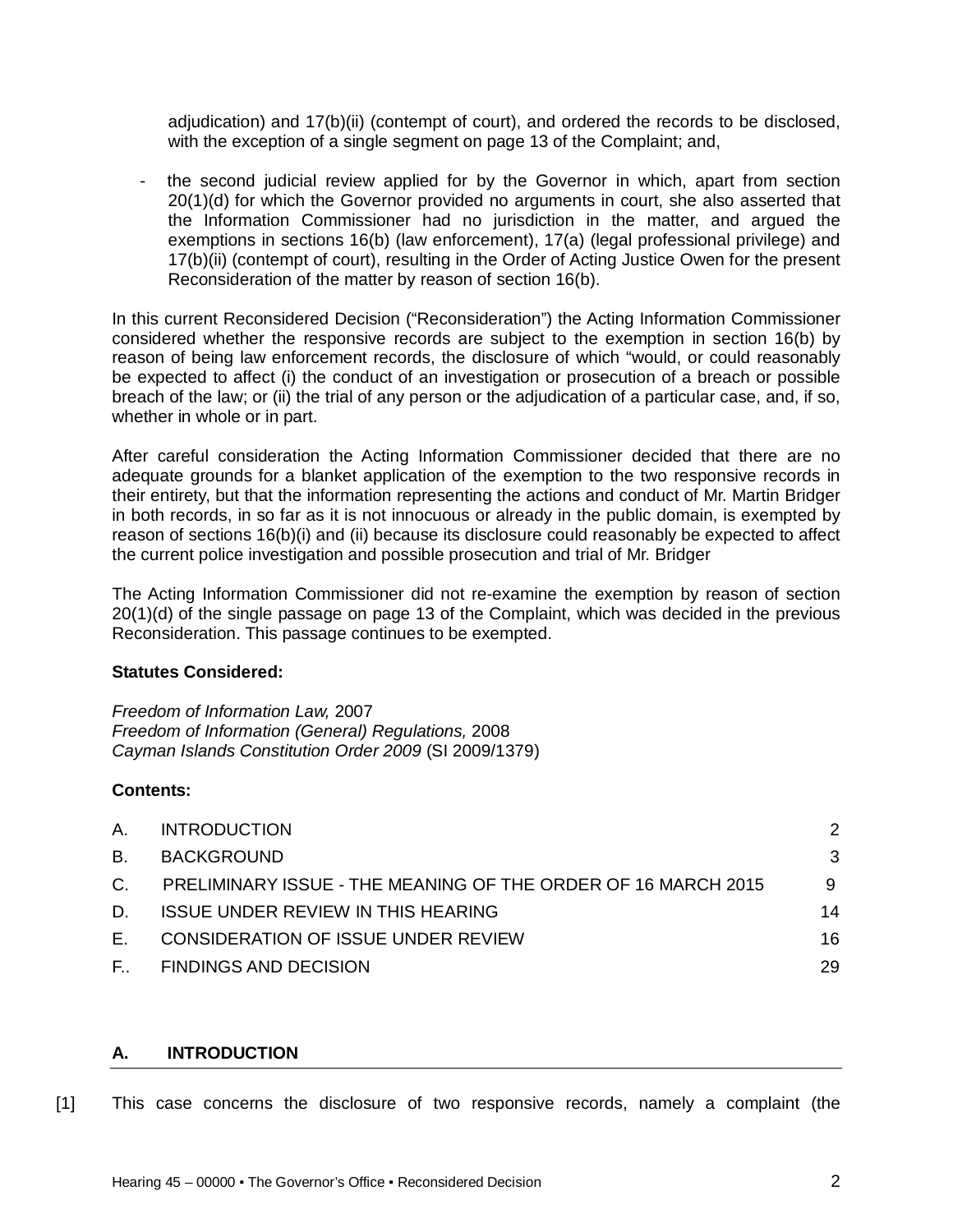"Complaint") made to Governor Taylor in 2011 and the Governor's response ("Governor's Response") to that Complaint, in which the Governor dismissed all the allegations raised. The present Reconsideration follows from the Order (the "Order") issued by Acting Justice Timothy Owen QC (the "Judge") in Cause G0188/2014 in which my earlier Reconsidered Decision 41- 00000 was judicially reviewed. In that earlier Decision I had ordered the full disclosure of the records in question, save for a small passage on page 13 of the Complaint which was to remain withheld by reason of section 20(1)(d).

- [2] This case has a long history, which goes back to a request for the responsive records made to the Governor's Office on 8 February 2012, the refusal of the Governor's Office to disclose the records on the basis of section 54, the former Information Commissioner's Hearing Decision 24- 00613 in which she ordered the disclosure of the records, the judicial review of that Decision in Cause G0003/2013 in which Acting Justice Sir Alan Moses ordered the reconsideration on the basis of the exemption in section 20(1)(d), my Reconsidered Decision 41-0000 in which I ordered the full disclosure of the responsive records (except for a small passage), and the second challenge by means of a judicial review by the Governor before Acting Justice Owen who ordered the reconsideration on the basis of the exemption in section 16(b).
- [3] The question before me in the present Reconsideration is whether the responsive records, or any part thereof, are subject to the exemption in section 16(b) of the FOI Law. That section exempts a record from the general right to access if it is a law enforcement record the disclosure of which "would, or could reasonably be expected to  $-$  (b) affect  $-$  (i) the conduct of an investigation or prosecution of a breach or possible breach of the law; [or] (ii) the trial of any person or the adjudication of a particular case."
- [4] The Governor's claim is essentially that the disclosure of the responsive records would, or could reasonably be expected to affect a criminal investigation which is currently being undertaken against Mr. Bridger, the Senior Investigating Officer in *Operation Tempura*, as well as his possible future prosecution and trial.

# **B. BACKGROUND**

- [5] For detailed background information on the previous stages of this case, I refer to:
	- the former Information Commissioner's Decision 24-00612 dated 22 November  $2012$ ;<sup>2</sup>
	- the Judgment and Order of Acting Justice Sir Alan Moses in the Judicial Review of that Decision, dated 23 December 2013; $3$
	- My Reconsidered Decision 41-00000, dated 10 July 2014; $4$
	- the Judgment and Order of Acting Justice Timothy Owen in the Judicial Review of that Decision, dated 16 March 2015. $5$

 2 Information Commissioner's Office *Decision Hearing 24-00612 The Governor's Office* 22 November 2012

<sup>3</sup> *The Governor of the Cayman Islands v The Information Commissioner* Cause G 0003 of 2013

<sup>4</sup> Information Commissioner's Office *Decision Hearing 41-00000 The Governor's Office* 10 July 2014

<sup>&</sup>lt;sup>5</sup> The Governor of the Cayman Islands v The Information Commissioner Cause G 188 of 2014 16 March 2015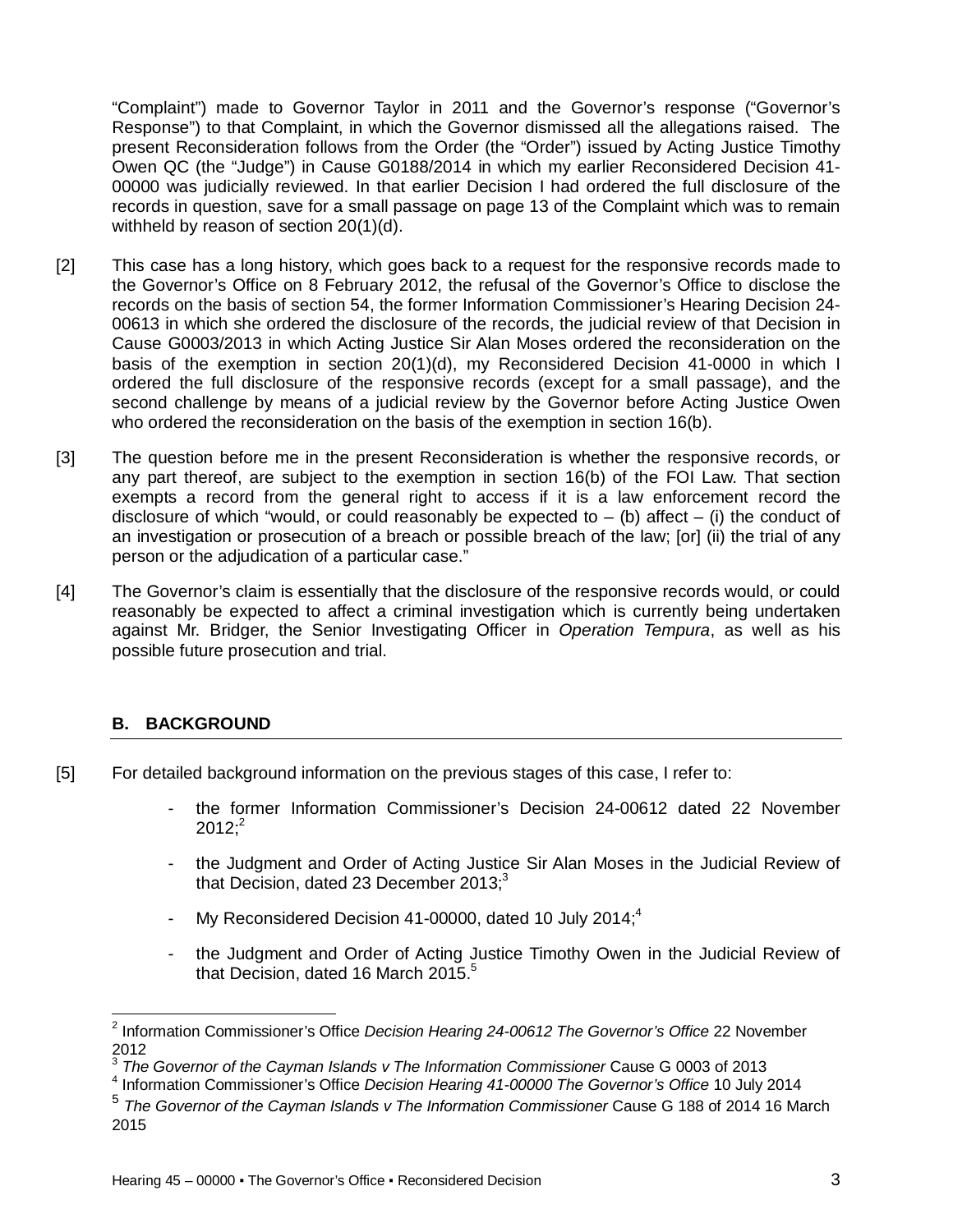- [6] The Order of Owen Ag J. remitted the matter back to the Information Commissioner for reconsideration of the Governor's Office claim of the exemption in section 16(b).
- [7] The Order stated, *inter alia*:

*2. The Decision is remitted back to the [Information Commissioner] to reconsider whether the requested records are exempt from disclosure by reason of section 16 (b) of the Freedom of Information Law 2007 (the 'FOI Law');*

*3. It is declared that on remission the [Information Commissioner] is to use such investigatory powers pursuant to the FOI Law as he considers necessary and for the purpose of his reconsideration is to receive such written or oral submissions, as the FOI Law permits and, consistent with that Law, he considers necessary;*

- [8] Following the Order, which remitted the decision back to me for reconsideration, I invited the Governor's Office to provide me with a new Submission on the basis of the exemption in section 16(b).
- [9] On 29 May 2015 Police Commissioner David Baines sent me an invitation to meet with him, offering me access to the investigation files relating to the allegations against Mr. Bridger. However, since I had not yet received the Governor's Submission, I informed the Police Commissioner that I first wished to learn the Governor's arguments, before examining further evidence.
- [10] I received the Governor's Submission on 16 June 2015. Although it contained a lengthy chronology and comprehensive background of the case, the Submission provided little in the way of a detailed legal analysis as to why the exemption is engaged. The Submission suggested that I should undertake an investigation of what was said to be evidence in the hands of the Police Commissioner in support of the exemption in section 16(b).
- [11] The lack of specific reasoning in the Submission and the Governor's referral to the Police Commissioner for further information and evidence indicated to me that the Governor's Office felt it was my responsibility to locate evidence, and build the case in support of their claim of the exemption in question.
- [12] I wish to emphasize that the examination of the police investigation files and provision of evidence in support of the application of the exemption should properly have been undertaken by the Governor's Office, since section 43(2) places the burden of proof squarely on the public authority that is claiming an exemption, providing:

*In any appeal under section 42, the burden of proof shall be on the public or private body to show that it acted in accordance with its obligations under this Law.*

- [13] Nonetheless, I decided to adhere to the Governor's request and commenced an investigation under sections 45 and 46 of the FOI law in an attempt to gain a reasonable understanding as to why the exemption had been applied by the Governor's Office.
- [14] After reading the Submission of 16 June 2015 I contacted the Police Commissioner, as well as the Director of Public Prosecutions ("DPP"), requesting access to "any investigation and/or prosecution records in their possession" in regard to Mr. Bridger. I also contacted Mr. Bridger himself to ask: (1) when he learned about the criminal investigation against him, and whether he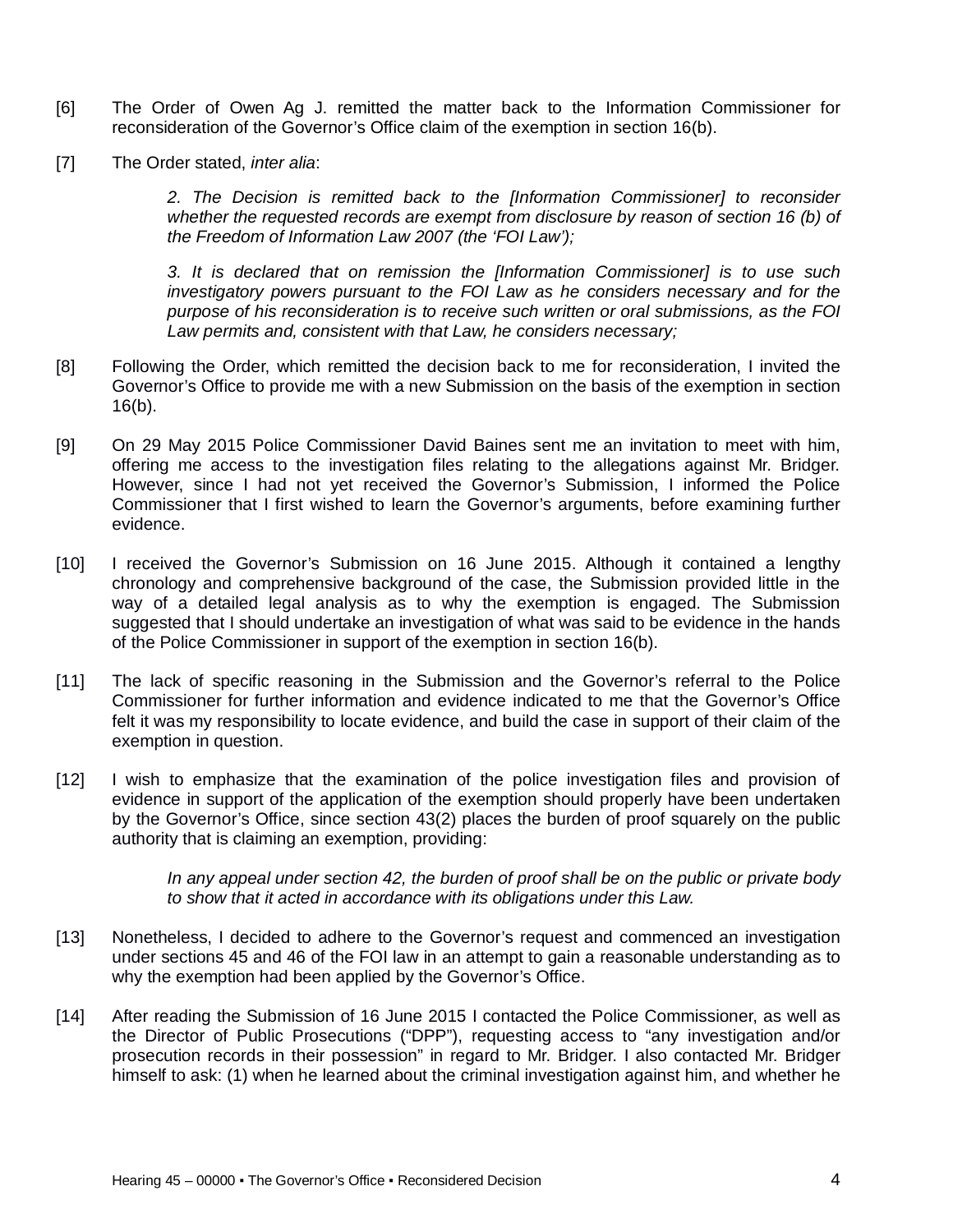had been contacted by anyone in pursuance of the investigation; and, (2) whether there were any other issues related to the FOI question before me that he wished to bring to my attention.<sup>6</sup>

- [15] I met with the Police Commissioner on 3 and 5 August 2015, and he kindly offered the Acting Deputy Information Commissioner (ADIC) and myself full access to all the relevant files, and also verbally provided background information about the police investigation that was ongoing. We freely examined a small proportion of the complex set of files, consisting of investigation binders, for about 2 hours on each of those two days.
- [16] After review of the RCIPS investigation binders I was able to gain a general understanding of the police investigation, including the reasoning behind some of the allegations. The ADIC and I were able to scrutinize the investigation binders compiled by Mr. Schofield, but, in the relatively brief period allotted, we were not able to confirm any specific connection between the RCIPS investigation and the information contained the responsive records. I will further expand on this point in my discussion of the exemption, below.
- [17] In the course of our conversations, the Police Commissioner (having previously stated that he had read the responsive records) verbally indicated that he was uncertain which parts, if any, of the responsive records were relevant to the investigation of Mr. Bridger. He said this would depend on where the evidence might lead the investigation and he was not sure what direction that might be. The non-committal nature of his answer was somewhat concerning, considering the investigation had apparently been going on for some time, and exemptions under the FOI Law must be supported by clear and cogent evidence.
- [18] I explained to the Police Commissioner that the ADIC and I would need to continue with our examination of the investigation binders for several more days, spread over multiple weeks, at mutually convenient times. The Police Commissioner explicitly consented to this action plan, and agreed that our examination of the files could also continue during his leave in the ensuing weeks, since his own presence was not required. He indicated that his secretary knew where the binders were located and that she would be able to assist us when we needed access to them.
- [19] Since the police investigation involved seven different criminal allegations, and the two responsive records are quite lengthy and complex (the Governor's Response alone amounting to some 185 pages), I considered a detailed investigation of the documentary evidence would be necessary in order to find out how the police investigation exactly, if at all, related to the responsive records, and, if so, whether the evidence engaged the exemption in respect of the two responsive records in full or in part. On the basis of a detailed analysis of both the investigation binders and the responsive records I hoped to be able to understand better how the disclosure of the responsive records "would, or could reasonably be expected" to affect the investigation, prosecution, trial and/or adjudication of Mr. Bridger, as was being claimed. I specifically explained that intent twice in detail to the Police Commissioner who clearly understood what I meant to accomplish, and expressly consented to my intended course of action.
- [20] However, a few days later when the ADIC tried to make arrangements for the continuation of our examination of the RCIPS investigation binders, he was told that the Police Commissioner had just appointed an investigation team which would need the files, and that we would consequently not be able to examine the files for an unspecified period of time. I was surprised

 $\overline{\phantom{a}}$ 

 $^6$  As the complainant, Mr. Bridger is in possession of a copy of the Governor's Response which he received directly from Governor Taylor under a confidentiality agreement with the Governor.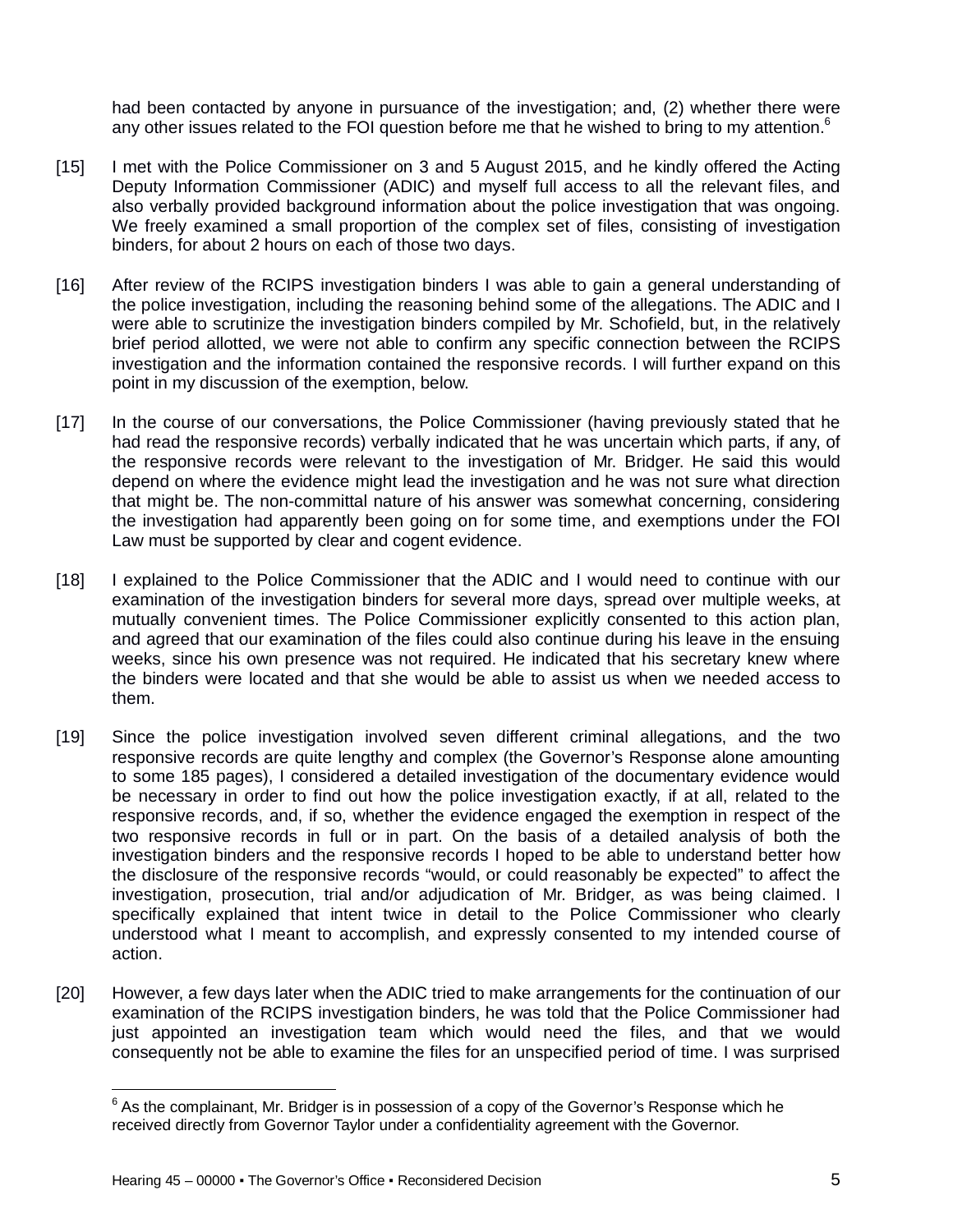by this change of course in light of the assurances given by the Police Commissioner, only a few days prior, that we could view the records.

- [21] I wrote to the Police Commissioner's office proposing that the files be shared between me and the investigation team at mutually agreeable times. In response I received a flat refusal from the investigating officer.
- [22] This about-face of the RCIPS was inconsistent with the course of action explicitly agreed with the Police Commissioner, and it posed a significant and insufficiently explained impediment for my own investigation and the resolution of the case. Therefore, I issued a formal Order, requiring that I be provided with access to the records under section 45 which provides (emphasis added):

*45. (1) In coming to a decision pursuant to section 43 or 44, the Commissioner shall have the power to conduct a full investigation, including by issuing orders requiring the production of evidence and compelling witnesses to testify; in the exercise of this power he may call for and inspect an exempt record, so however, that, where he does so, he shall take such steps as are necessary or expedient to ensure that the record is inspected only by members of staff of the Commissioner acting in relation to that matter.* 

*(2) The Commissioner may, during an investigation pursuant to subsection (1), examine any record to which this Law applies, and no such record may be withheld from the Commissioner on any grounds unless the Governor, under his hand, certifies that the examination of such record would not be in the public interest*.

[23] I issued my Order to the Police Commissioner on 17 August 2015. In it, after repeating the context of my investigation, I stated (my emphasis),

*…considering:*

- *My letter of 24 July 2015 requesting access to records "containing evidence and documentation held by the RCIPS in relation to any criminal investigation and/or prosecution of Mr. Bridger currently in progress, as well as to any records of communications between the RCIPS and the Office of the Director of Public Prosecutions relating to the same";*
- *My visit to your office on 3 and 5 August 2015, during which [the ADIC] and I were provided with access to a number of the above records for a total of approximately 4 hours, in order to start examining the Governor's claim made under the Freedom of Information Law, further to the Court Order indicated above;*
- *The verbal agreement you gave me on 5 August 2015 in which you assured me that I* would continue to have access to the same during your absence from the Islands in *order to continue the investigation;*
- *The communication by [your PA], dated 11 August 2015, to [the ADIC] which contradicted our verbal agreement and informed him that an investigative team has been appointed, and that consequently I could no longer have access to the records for an unspecified period of time, as long as the records were required by the RCIPS investigators;*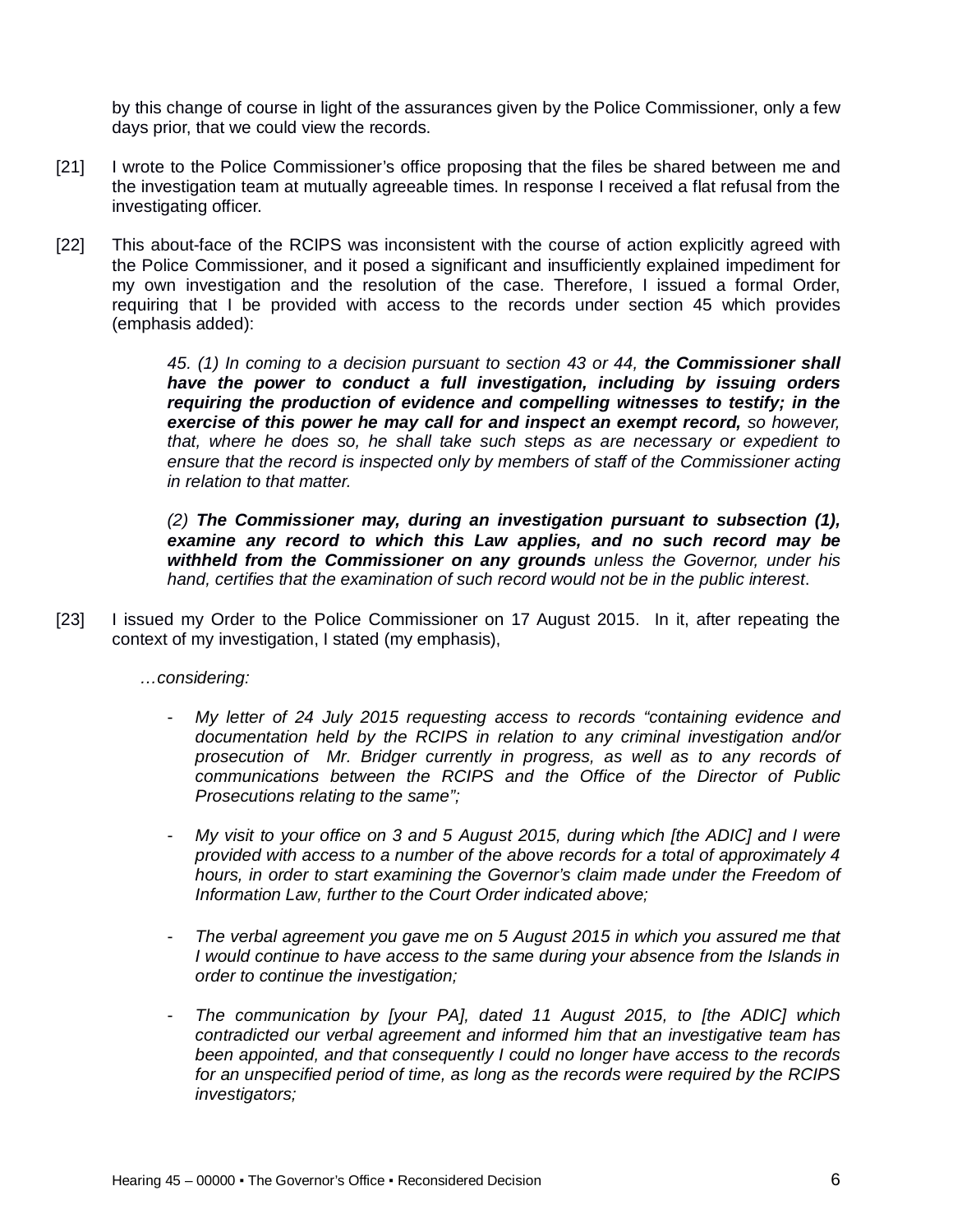- *My letter of 14 August 2015 to [your PA], requesting that the above position be reconsidered and access be arranged on the basis of an agreed schedule; and,*
- *The response from [the investigating RICPS officer], received on the same day, confirming that no access would be provided until his review of the available documentation by the investigators is completed,*

*under my authority as the Acting Information Commissioner of the Cayman Islands, pursuant to section 45 of the Freedom of Information Law, 2007 ("FOI Law"), I order that you provide access by means of inspection to the records mentioned in my letter of 24 July 2015 at such dates and times as mutually agreed, in order to allow me to continue and complete my investigation of the Governor's claims.*

#### In the alternative, you may provide me with copies of all the records by the end of *business on Friday, 21 August 2015.*

- [24] I received a response from the Police Commissioner that same afternoon, in which he expressed his great concern at having learned (apparently from Mr. Bridger) that I had asked Mr. Bridger for "a statement/affidavit concerning his complaint to the RCIPS", saying that this had the potential of interfering with a police investigation, and asking on what basis I had done so. He opined that it was "beyond what the Judge [i.e. Owen Ag J.] had envisaged and beyond [my] remit". The Police Commissioner advised me to get legal advice on my "actions and potential consequences". Most importantly, he said he had "instructed that no further access to the records [was] to be provided until [he had] formal response as to the accuracy of [the fact that I had contacted Mr. Bridger]". The Police Commissioner also said it was necessary for me to provide him with my "correspondence [with Mr. Bridger] and any associated documents".
- [25] In response, I made it clear that the premise of his statement was incorrect, since I had not asked Mr. Bridger for "a statement/affidavit concerning his complaint to the RCIPS". Rather, I had asked two specific questions relevant to my own investigation (as related above). I had explicitly pointed out to Mr. Bridger that "I am only empowered to reach a decision on matters within the confines of the FOI Law… [and that] it is not within my powers to address other issues, such as the potential correctness or legality of any actions that may be the subject of the responsive records or a criminal investigation, prosecution, trial and/or adjudication".
- [26] In my response to the Police Commissioner I again explained the investigatory powers of the Information Commissioner under section 45, and asked for a copy of the communication in which Mr. Bridger had apparently told the Police Commissioner about my contact with him. I attached a copy of my letter to Mr. Bridger, and explained that my contact with Mr. Bridger was strictly related to my duties under the FOI Law and pursuant to the Order of Owen Ag J., and that as of yet I had not received a response from Mr. Bridger. I concluded my response to the Police Commissioner by saying that, now that I had clarified my contact with Mr. Bridger as he had requested, I expected him to provide me with renewed access to his investigation binders so that I could conclude my own investigation.
- [27] In his response on 19 August 2015 the Police Commissioner stated that my approach had been "inappropriate and [had] the potential to interfere with the investigation." He forwarded me the email of Mr. Bridger I had asked for. Regarding my request for access to the records, the Police Commissioner stated:

In light of you seeking to compel my provision of documents from a legal position which I *consider flawed, I have referenced all documentation to the Attorney General for legal*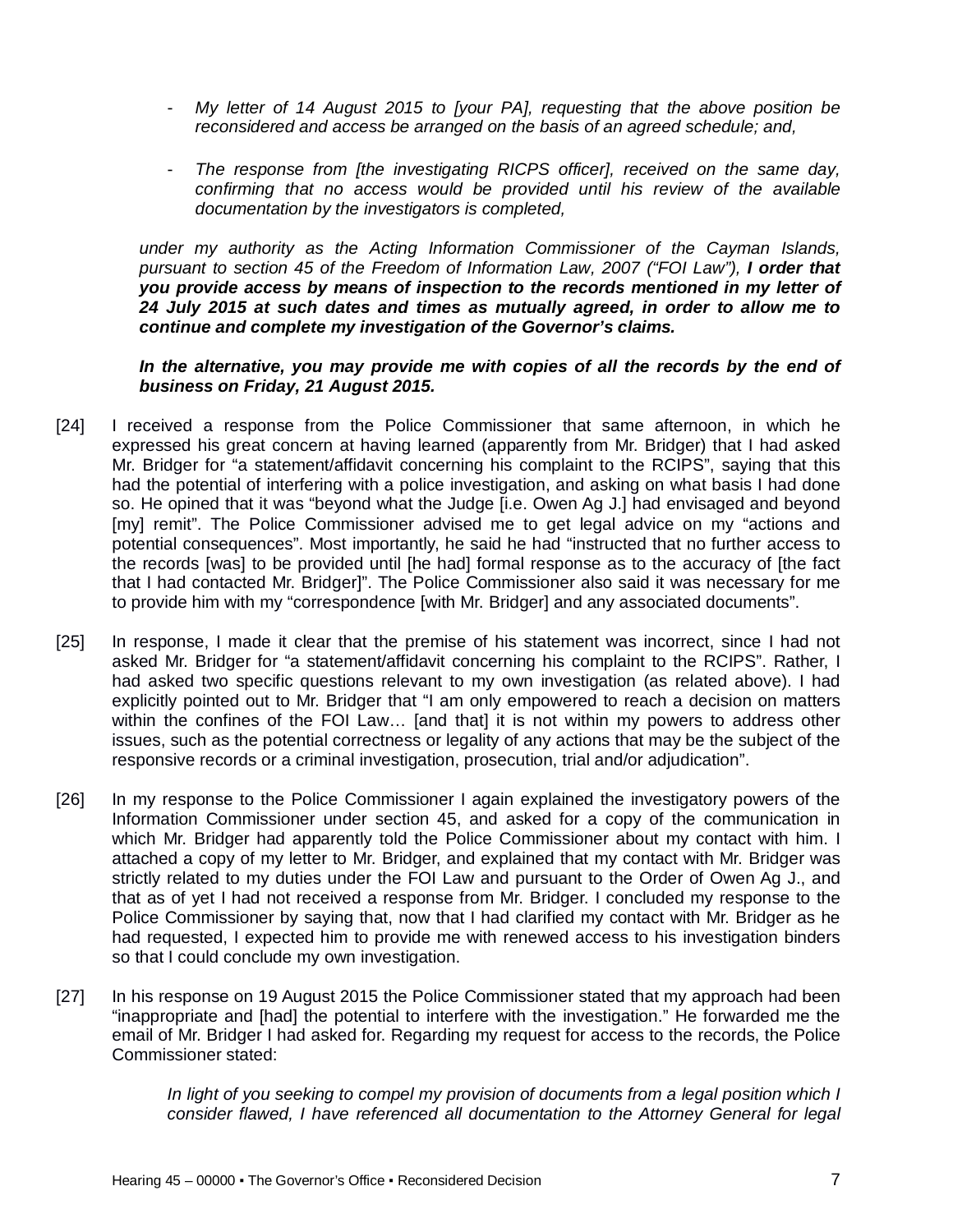*consideration and in order to prepare for a return to the High Court [sic] to address what I consider to be an overstretch of his [sic] powers and actions.* 

*Finally, until that matter is finalized, I will not be presenting or permitting further access to the documents*

- [28] In summary, notwithstanding that:
	- (1) the Governor's Office had not adequately presented me with reasons as to why it contended the exemption in section 16(b) applied and was instead insisting that I meet with the Police Commissioner in order to obtain evidence from him;
	- (2) the Judge had confirmed my powers to examine what evidence might exist for the exemption claimed by the Governor's Office;
	- (3) sections 45 and 46 in any event gave me broad powers to investigate such matters and examine any records that are relevant; and,
	- (4) the Police Commissioner had himself invited me to consult his investigation files, and had agreed to provide unrestricted access, also in his absence;

the Police Commissioner continued to refuse access to the documentary evidence I needed to complete my investigation under the FOI Law because he considered my legal position "flawed", and was willing to go to court to prevent me, essentially, from fulfilling the Judge's Order and my mandate under the FOI Law.

- [29] There is no doubt in my mind that I acted properly at all times in pursuit of evidence relevant to the question before me, and that my access to the police files was reasonable and well within my powers under sections 45 and 46, as was my communication to Mr. Bridger.
- [30] Under these circumstances I considered it reasonable to withdraw my Order of 17 August 2015 requiring access to the police records. I took this decision particularly in the light of the fact that it is the Governor's Office which has the burden of proof and whose duty it therefore is to examine all evidence for or against their claim of an exemption and present their case, as required under sections 43(2) and 47(2). Given that this matter has already gone to court twice before, I was also conscious of the cost to the public purse and the likely criticism that would ensue if this case between two public entities once again returned to the courts, not to mention the extra delay an additional court appearance would create.
- [31] As I could not continue without access to the police files, I concluded my investigation of RCIPS evidence and withdrew the formal Order to the Police Commissioner. I wrote to HE the Governor explaining that:
	- in my view the Submission of 16 June 2015 contained insufficient evidence to conclude that the exemption in section 16(b) applies to the responsive records;
	- my own investigation in this matter was drawing to an unexpected close as I was being impeded from examining the police investigation binders by the Police Commissioner; and,
	- I was offering the Governor's Office another chance to make its case in a new Submission.

My letter of 26 August 2015 to the Governor is further discussed below.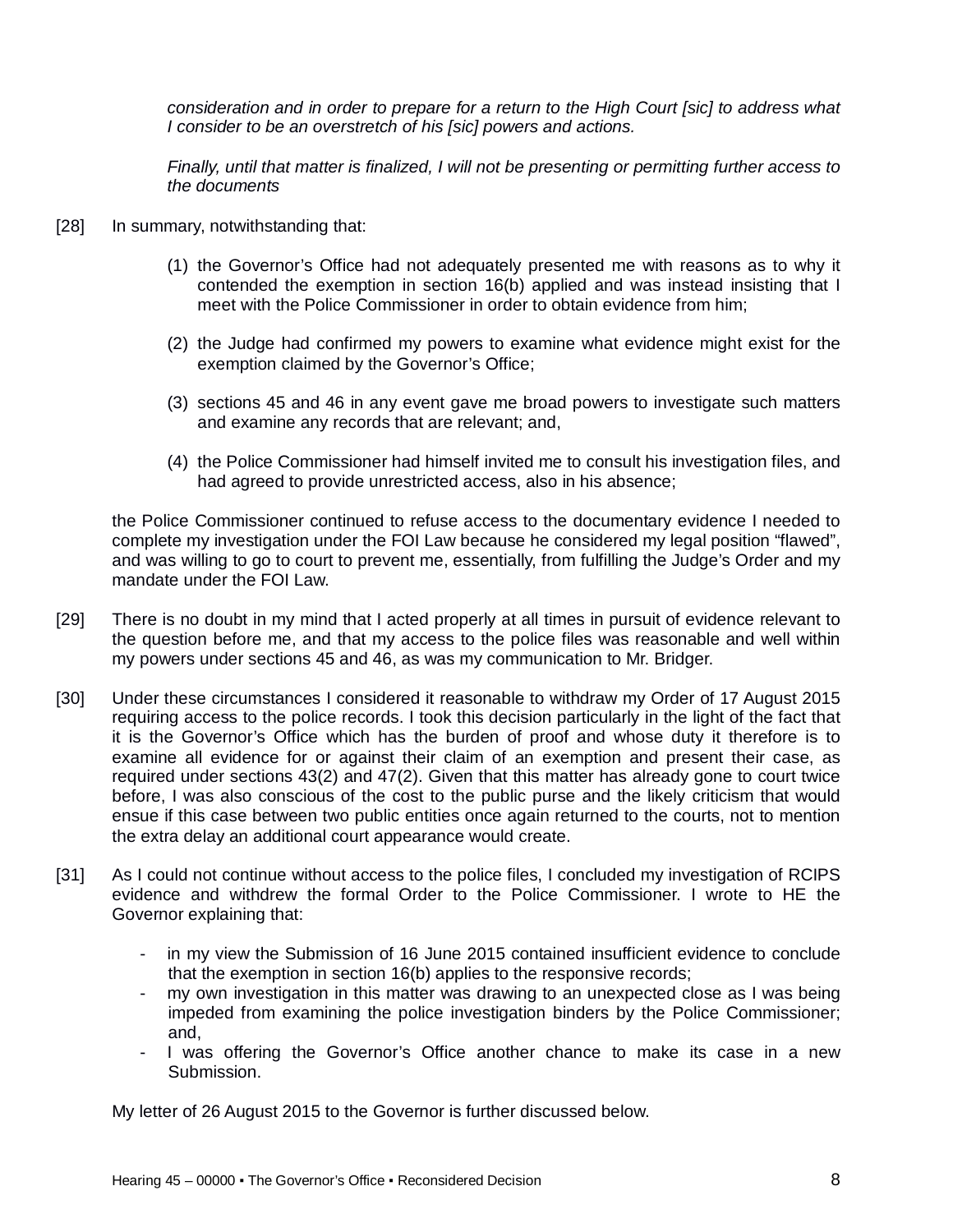- [32] In the meantime, I had also received a response from the DPP which confirmed the existence of their communication with the Police Commissioner on the subject of the criminal investigation of Mr. Bridger, as indicated by Mr. Schofield and further explained below, which I had in any event already read in the investigation binders held by the Police Commissioner.
- [33] Shortly afterwards, I also received a response from Mr. Bridger, which confirmed that an RCIPS investigation of certain criminal allegations against him, which were apparently first mentioned to him in July 2013, was indeed ongoing. The response from Mr. Bridger is also further discussed below.
- [34] On 26 October 2015 the Governor's Office provided me with a new Submission, entitled "Supplemental Submissions of Governor of the Cayman Islands – Section 16(b) Exemption" (the "Supplemental Submission").
- [35] The Governor's Office states that the Supplemental Submission is intended to supplement its Submission dated 16 June 2015. That earlier submission consisted of background information and a chronology of the case to date, and was supported by three affidavits, namely:
	- the First Affidavit of Police Commissioner David Baines, dated 8 June 2015;
	- the First Affidavit of Douglas Schofield, dated 19 December 2014; and,
	- the Second Affidavit of Douglas Schofield, dated 8 June 2015.
- [36] For the avoidance of doubt, I confirm that in the present Reconsideration, I have taken into account the Submission of 16 June 2015, the Supplemental Submission of 26 October 2015, and all affidavits provided to me, as well as any information gained in the course of my own investigation.

## **C. PRELIMINARY ISSUE – THE MEANING OF THE ORDER OF 16 MARCH 2015**

- [37] The Governor's Office argues that the Judge has, in fact, already ruled on the application of the exemption in section 16(b), and has found that the Governor's case in respect of that exemption has therefore already been proven. It supports this contention by selectively quoting passages from Acting Justice Owen's Judgement dated 16 March 2015 (the "Judgment"). Essentially, the Governor's Office counsels me to step aside and accept that there is nothing more for me to add until the police investigation, prosecution and trial of Mr. Bridger are over.
- [38] The Governor's Office states:

*Unlike the case where Sir Alan Moses rejected the suggestion that he, as opposed to the Information Commissioner, should rule on the application of the exemption, in his Judgment, Mr. Justice Owen QC, ruled on the application of the exemption and held that the Section 16(b) Exemption was engaged*

[39] In support of this assertion, the Governor's Office quotes, in particular, paragraph 56 of the Judgment no less than four times throughout the Supplemental Submission. In that paragraph the Judge stated *inter alia* (emphasis added by the Governor's Office):

> *In these circumstances, I have concluded that the Governor's argument on the single s.16(b) exemption is made out with the consequence that the Information Commissioner's decision of 10th July must be quashed…*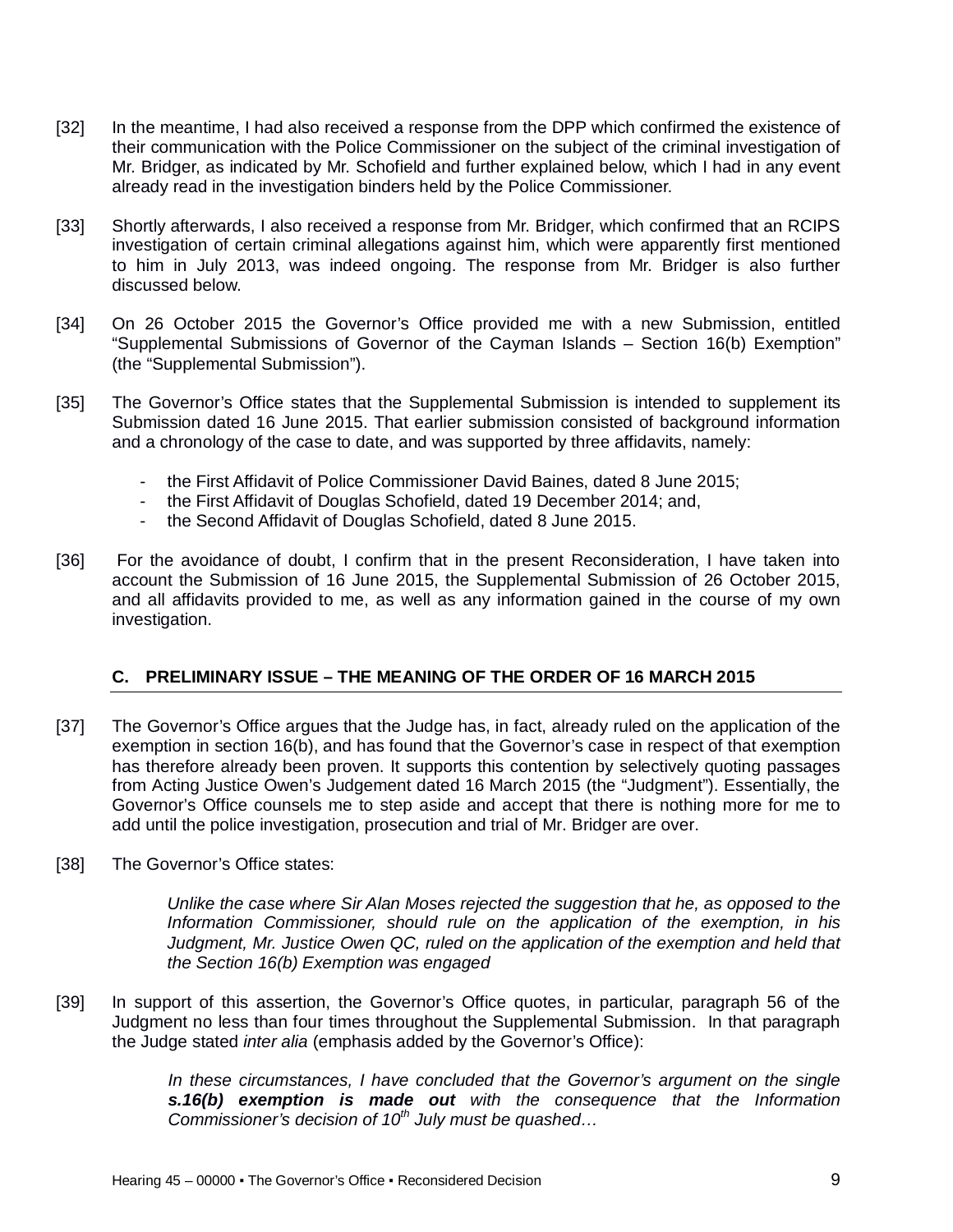[40] On this basis the Governor's Office draws the following conclusion:

*Mr. Justice Owen ruled that both parts of the Section 16(b) Exemption applied with respect to the Requested Records, i.e. that the Requested Records are at the present time are [sic] exempt from disclosure pursuant to the Section 16(b) Exemption on the basis that the Report addressing the Complaint is a "record relating to law enforcement" whose disclosure "…could reasonably be expected to affect the conduct of an investigation or prosecution of a breach or possible breach of the law or the trial of any person or the adjudication of a particular case."*

- [41] The Governor's Office explains that, in reaching the above-quoted conclusion in paragraph 56 of the Judgment, the Judge relied on the First Affidavit of Douglas Schofield, which is discussed in paragraph 53 of the Judgment. In the relevant passage of that Affidavit Mr. Schofield lists the criminal offences for which Mr. Bridger is being investigated, and explains his own role in assisting the Police Commissioner in preparing the file which was presented to the DPP on 28 November 2014, and in response to which the DPP replied in April 2015.
- [42] In this regard, the Governor's Office also quotes the following passage from paragraph 54 of the Judgement, in which the Judge stated:

*In my view, it is quite impossible for me to dismiss as baseless the concern that publication of the Governor's report, identical in content to the Aina report as it is, has the potential to interfere with what is plainly an active criminal investigation into Mr Bridger's alleged commission of a wide range of criminal offences. It is equally impossible to dismiss the possibility that, were Mr Bridger to be charged, the wide publicity that would inevitably be given to the Governor's response to the complaints pursued by him and Mr Polaine has the potential to prejudice a fair trial. Having read the records myself, it is clear that insofar as the Governor's response summarily dismisses the allegations pursued by Messr. Polaine [and] Bridger against identified members of the judiciary, the former [sic] Attorney General and Mr. Covington – and does so in great detail by reference to a complex series of events that can fairly be assumed to overlap*  with at least some of the issues that will be addressed in the current criminal *investigation into Mr Bridger's conduct – a credible basis for the engagement of s.16(b) of the Law is made out on the evidence. …*

[43] The Governor's Office says it is important to note that I did not challenge what it calls "this clear and convincing evidence in support of the Section 16(b) Exemption". Towards the end of the Supplemental Submission, it is stated that (emphasis added by the Governor's Office),

> *The Grand Court 2015 Order cannot be construed without reference to Mr Justice Owen's Judgment, pursuant to which the Grand Court Order was made. The Judgment*  was not appealed by the Acting Information Commissioner and as the Judgment holding *that "the 16(b) Exemption is made out" is binding on the Acting Information Commission [sic].*

[44] The Governor's Office claims that, in regard to the present Reconsideration in pursuance of the Order:

> *The issue to be determined at this stage is not whether at present the Requested Records are exempt from disclosure under the Section 16(b) Exemption. That issue was*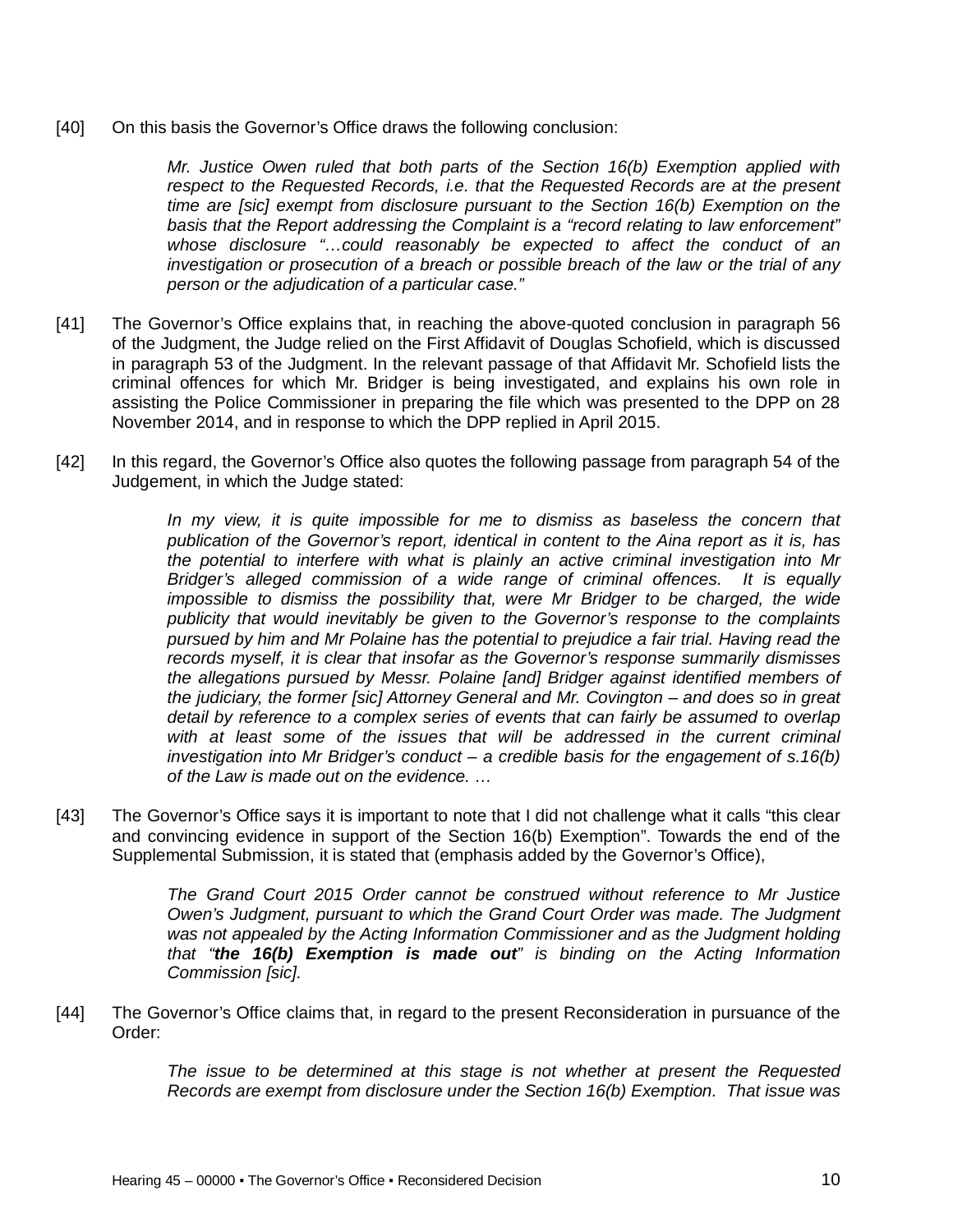*determined when Mr. Justice Owen ruled in the Judgment: [followed by the passage from paragraph 56 of the Judgment, already quoted above]*

*The issue to be determined will be the "ultimate" application of the Section 16(b) Exemption after the trial. Mr. Justice Owen concluded his judgment with the following:*

*The only tenable basis for exempting the requested records from disclosure under the 2007 Law is that the current active investigation into Mr Bridger's conduct prima facie engages the s.16(b) exemption. Whether ultimately it prevents publication of the whole of the Governor's report (or merely identified parts of it) or whether future events wholly undermine the basis for the s.16(b) exemption are all matters for the Information Commissioner to reconsider in light of all relevant considerations and in light of the full exercise of his investigatory powers. The appeal is allowed to this extent.* 

[45] The Governor's Office also counsels me as follows:

*The continuing application of the Section 16(b) Exemption is not ripe for review at present because there are no new facts or new evidence beyond that which Mr Justice Owen relied upon in the Judgment other than those that the Governor has submitted with the June 16, 2015 [sic] and the evidence shown in paragraph 33 above. <sup>7</sup> ...*

*The Acting Information Commissioner is urged to be patient and to let the Commissioner of Police and the Director of Public Prosecutions to [sic] discharge their duties without interference until either, (a) the Investigation and trial of Mr Bridger is completed or (b) the Investigation is completed and the DPP has decided not to charge Mr Bridger.*

- [46] The Order which accompanied the Judgment is dated 16 March 2015, and was filed on 24 April 2015. Its language is clear, and was mutually agreed upon by both parties, being the Governor and the Information Commissioner.
- [47] Contrary to the assertions of the Governor's Office, the Order plainly states that the reconsideration whether the exemption in section 16(b) applies, is remitted back to the Information Commissioner for a new decision, as follows (emphasis added):
	- *1. The order of certiorari to quash the Decision is granted;*
	- *2. The Decision is remitted back to the [Information Commissioner] to reconsider whether the requested records are exempt from disclosure by reason of section 16 (b) of the Freedom of Information Law 2007 (the 'FOI Law');*
	- *3. It is declared that on remission the [Information Commissioner] is to use such investigatory powers pursuant to the FOI Law as he considers necessary and for the purpose of his reconsideration is to receive such written or oral submissions, as the FOI Law permits and, consistent with that Law, he considers necessary;*

 $\overline{a}$  $7$  This reference to paragraph 33 appears to be an error, since that paragraph of the Supplemental Submission consists of a quote from Police Commissioner Baines's statement which formed part of the Governor's Submission of 4 April 2014, and which was quoted at length by Acting Justice Owen in paragraph 11 of the Judgment.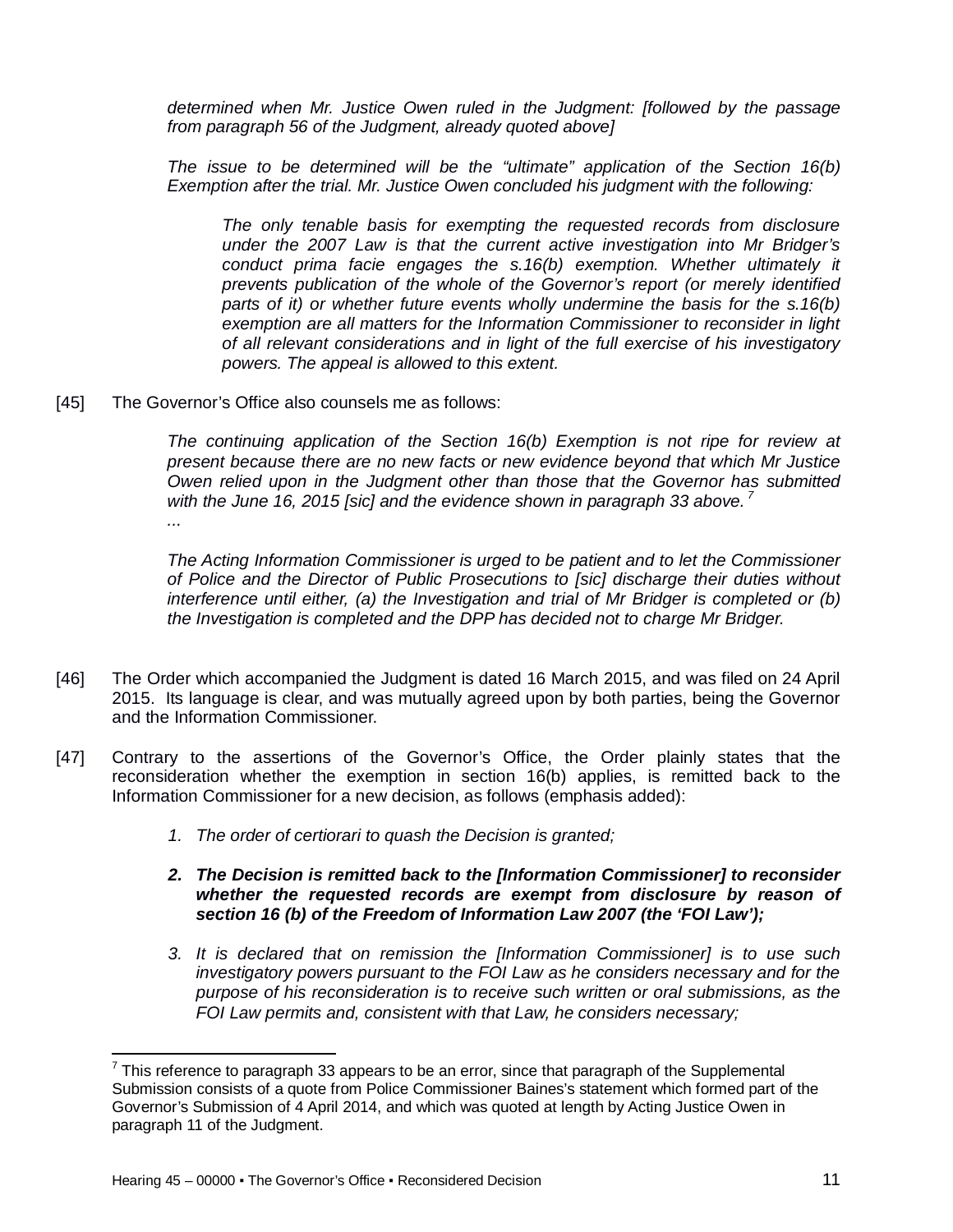- *4. There shall be no order as to costs.*
- [48] I note that the Order is worded in language that is the same as the earlier Order by Acting Justice Moses in a previous stage of this case $8$ , which also remitted the matter back to the Information Commissioner for reconsideration, albeit on the basis of another exemption.
- [49] Acting Justice Owen defined the issues before him in the Judicial Review of my Hearing Decision 41-00000. These included:

*d. Is there any merit in the "fresh" grounds for not disclosing the records, namely the issues of contempt, legal professional privilege and potential prejudice to a live criminal investigation and, if so, what consequences flow from this?<sup>9</sup>*

[50] In regard to this last point, the Judge questioned whether the rejection of new exemptions in my earlier Decision of July 2014 (Hearing 41-0000) had been lawful. Those new exemptions had been freshly introduced by the Governor in that Hearing. Specifically, the Judge asked:

> *Did the Commissioner act lawfully in limiting his consideration of the disclosure request to the s.20(1)(d) dispute, thereby refusing to consider any matters that arose after the date of the original request?<sup>10</sup>*

[51] In considering this question, the Judge rephrased the question as follows:

*In my view the real question is whether, in quashing the Commissioner's original decision… and ordering remittal to reconsider whether the requested records are exempt from disclosure by reason of section 20(1)(d) of the FOI Law, Moses Ag. J. was to be taken to excluding in all circumstances the possibility of the Governor relying on any new basis for exemption that had arisen since the original decision in February 2013, including one which had arisen after his Judgment has handed down in December 2013.<sup>11</sup>*

[52] After careful consideration, the Judge reached the conclusion that this could not have been the intention of Moses Ag J., and rejected my refusal in 2014 not to hear the new exemptions proposed by the Governor, stating that,

> *To read the Order [by Moses Ag J.] as imposing a straightjacket on both the Governor and the Commissioner would be contrary to good public administration and common sense.<sup>12</sup>*

[53] The Judge then proceeded to consider whether, in the course of my earlier reconsideration (Decision 41-00000 dated 10 July 2014), it would have been appropriate for me to hear the three exemptions freshly raised by the Governor in her April 2014 Submission. The Judge rejected that I should have heard the first two new exemptions (contempt of court and legal professional privilege) on points of law, but accepted that there were sufficient *prima facie* reasons for me to have heard the third new exemption raised by the Governor relating to law enforcement, stating:

 $\overline{\phantom{a}}$ <sup>8</sup> *Governor v Information Commissioner* Cause G 0003 of 2013 Order 23 December 2013

<sup>9</sup> *Judgment* para 20

<sup>10</sup> *Judgment* para 35

<sup>11</sup> *Judgment* para 38

<sup>12</sup> *Judgment* ibid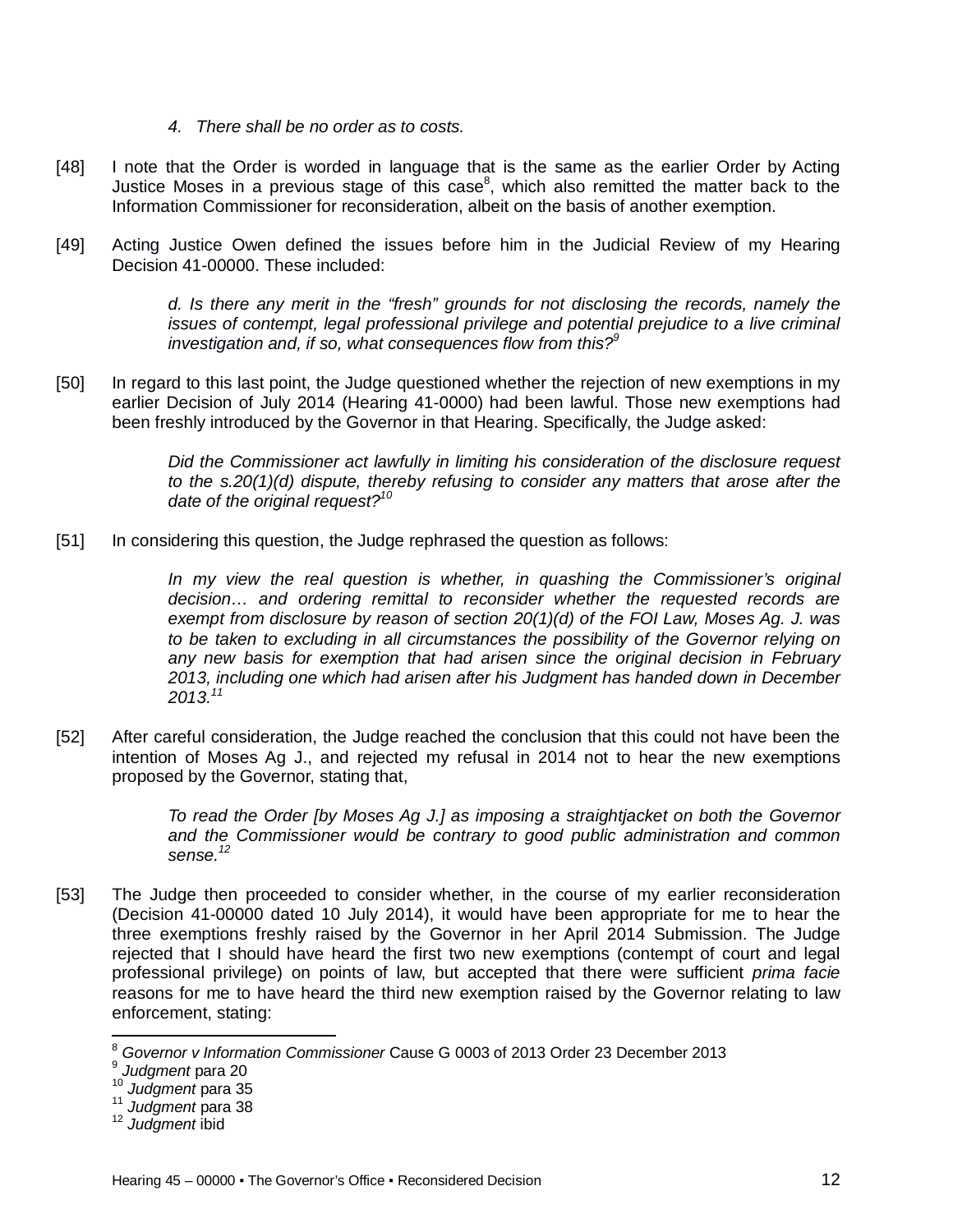*Whatever criticism may be laid against the Governor's office for the way in which her case has been advanced both before Moses Ag J. and before me in terms of the constantly shifting positions adopted in relation to potential exemption from disclosure, no blame attached in relation to the contention that the records are at the moment exempt from disclosure pursuant to s.16(b) on the basis that the Governor's 7th March 2011 response is a "record relating to law enforcement" whose disclosure "could reasonably be expected to affect the conduct of an investigation or prosecution of a breach or possible breach of the law or the trial of any person or the adjudication of a particular case".<sup>13</sup>*

[54] The Judge concluded that I had been wrong to refuse the Police Commissioner's invitation for a private briefing in April 2014, and stated that such a meeting would have offered me a chance to learn, "further and better particulars about the criminal inquiry into the allegations and counter allegations flowing between Mr. Bridger and those against whom he had complained".<sup>14</sup> This was particularly the case in light of the preceding Order of Moses Ag J., which had referred to the use of my investigative powers and the possibility of receiving both written and oral submissions, as follows:

> *4. It is declared that on remission the [Information Commissioner] is to use such investigative powers pursuant to the FOI Law as she considers necessary and for the purpose of her reconsideration is to receive such written or oral submissions, as the FOI Law permits and, consistent with that Law, she considers necessary.<sup>15</sup>*

- [55] In discussing these arguments in the Supplemental Submission, the Governor's Office does not clarify whether the exemption is intended to apply to both responsive records equally, or to the Governor's Response only, since only the latter appears to be mentioned as "a record relating to law enforcement".
- [56] I note that the excerpt of paragraph 54 of the Judgment quoted by the Governor's Office<sup>16</sup>, neglects to provide the full text of that passage, thereby creating the impression that the Judge had reached his final conclusion as to the application of the exemption in section 16(b). In fact, the Judge continued as follows (my emphasis):

*… In my judgment, one of the issues that might usefully have been considered by the Information Commissioner in light of the concerns expressed by Commissioner Baines was whether a redacted version of the Governor's 7th March 2011 report might be capable of being published with a view to avoiding prejudice to the current criminal investigation while upholding the basic principles of FOI law. However the Information Commissioner's blanket refusal to contemplate a meeting with Commissioner Baines, combined with his view that he could not lawfully consider the claim to a s.16(b) exemption, prevented any such consideration and in my view that is a further reason why I consider the 10th July 2014 decision was unlawful and falls to be quashed.*

 $\overline{a}$ 

<sup>13</sup> *Judgment* para 48

<sup>14</sup> *Judgment* para 52

<sup>15</sup> Order 23 December 2013 op cit

<sup>&</sup>lt;sup>16</sup> See paragraph 44 above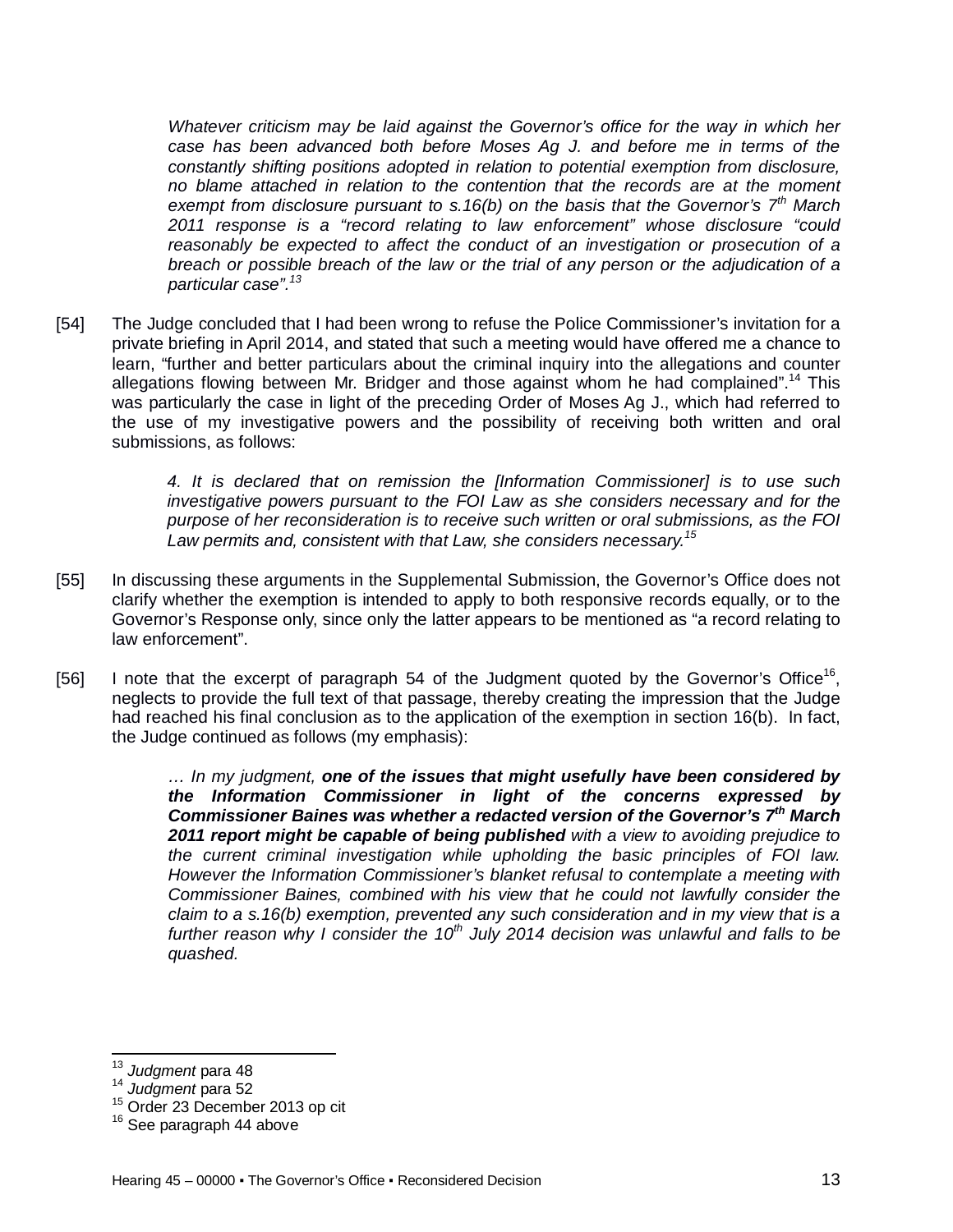- [57] This full passage makes it clear that the Judge was considering the actions leading up to my Decision of July 2014, and was not reaching final conclusions on the application of the exemption in section 16(b).
- [58] The final passage of paragraph 56 of the Judgment provides a clear indication of the Judge's intention and the meaning of the Judgment and Order. Although this passage has been quoted by the Governor's Office,<sup>17</sup> I want to repeat it here with added emphasis, since its true meaning was not considered in the Governor's Supplemental Submission:

*… Subject to any genuinely new exemption arising for consideration (by which I mean an exemption that is based on new factual developments rather than a revised view of what legal submission might be advanced on "old" facts), the only tenable basis for exempting the requested record from disclosure under the 2007 law is that the current active criminal investigation into Mr. Bridger's conduct prima facie engages the s.16(b) exemption. Whether ultimately it prevents publication of the whole of the Governor's report (or merely identified parts of it) or whether future events wholly undermine the basis for the s.16(b) exemption are all matters for the Information Commissioner to reconsider in light of all relevant considerations and in light of the full exercise of his investigatory powers. The appeal is allowed to this extent.*

- [59] Plainly, the Judge considered it "tenable" that the exemption in section 16(b) may apply to the responsive records, and ruled that that exemption was the only tenable argument remaining for the Governor's Office, barring new factual developments. Clearly, he did not reach a final conclusion as to the application of section 16(b), but noted that the criminal investigation into Mr Bridger's conduct "*prima facie engages the s.16(b) exemption*" (emphasis added). As is clear beyond any doubt from paragraph 2 of the Order, he remitted the matter back to me for investigation and a new decision, the outcome of which is left for me to decide.
- [60] For these reasons, I find that the Governor's Office is wrong in stating that the matter has already been decided by the Judge, and that I should therefore step aside until the police investigation, prosecution and/or trial are over. That point of view misreads the purpose of the present Reconsideration, and is nonsensical.
- [61] Consequently, contrary to the Governor's reasoning, for the purposes of this Reconsideration the meaning of the Order is: (1) the exemption in section 16(b) is the only exemption the Governor can argue under the FOI Law, barring new factual developments; and (2) the decision whether that exemption applies to the responsive records is to be reconsidered by the Information Commissioner following new submissions and an investigation.

# **D. ISSUES UNDER REVIEW IN THIS HEARING**

- [62] As quoted above, the Order of the Court remitted the matter back to me for reconsideration "whether the requested records are exempt from disclosure by reason of section 16 (b) of the Freedom of Information Law 2007 (the 'FOI Law')."
- [63] Section 6(1) provides:

 $\overline{\phantom{a}}$  $17$  See paragraph 43 above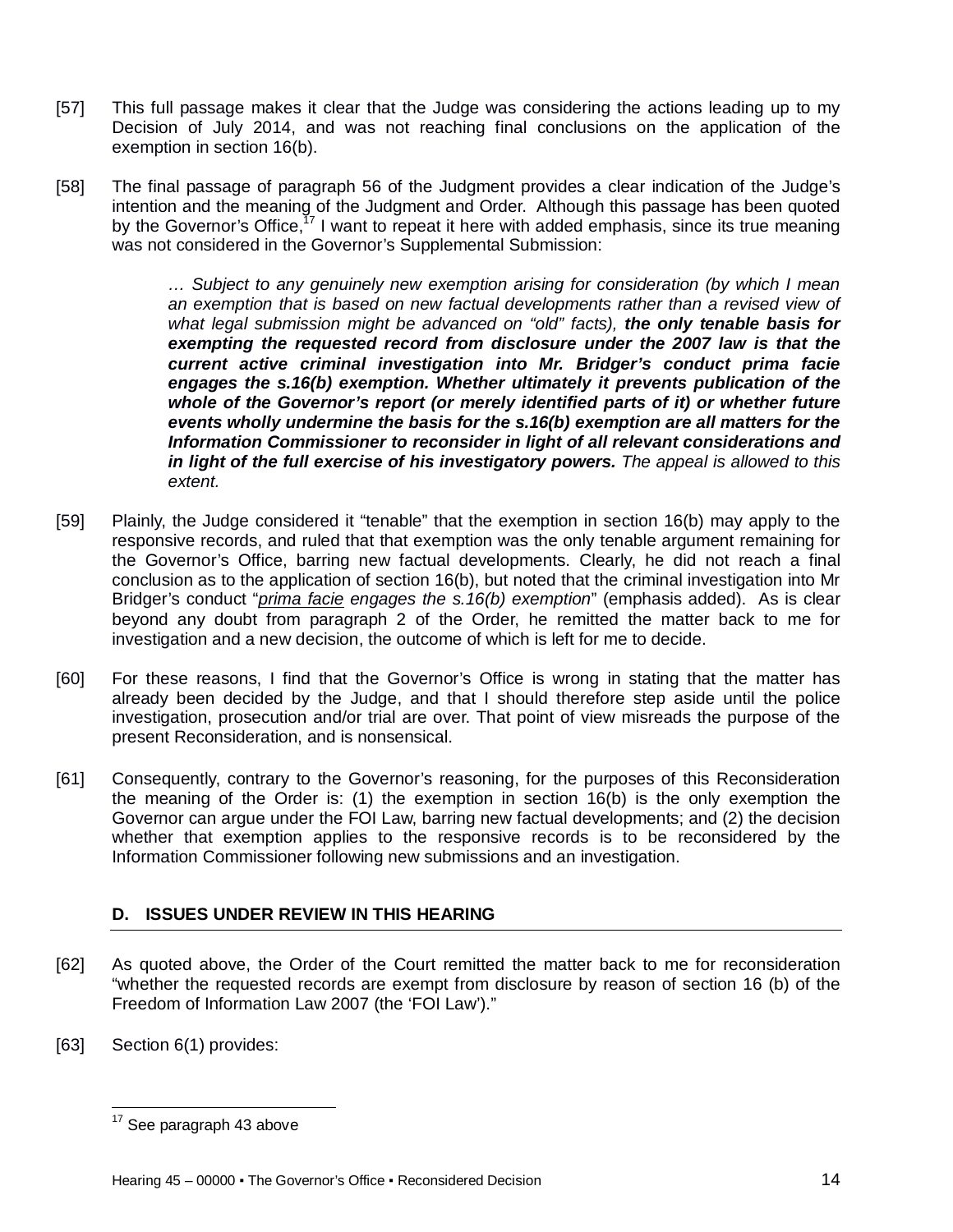*6. (1) Subject to the provisions of this Law, every person shall have a right to obtain access to a record other than an exempt record.*

[64] Section 16(b) provides:

*16. Records relating to law enforcement are exempt from disclosure if their disclosure would, or could reasonably be expected to-*

- *… (b) affect-*
	- *(i) the conduct of an investigation or prosecution of a breach or possible breach of the law; or*
	- *(ii) the trial of any person or the adjudication of a particular case;*
- [65] In regard to the term "would", I have already observed elsewhere that the UK Information Tribunal has clarified that

*The words "would prejudice" have been interpreted by the Tribunal to mean that it is "more probable than not" that there will be prejudice to the specific interest set out in the exemption…<sup>18</sup>*

- [66] Therefore, the phrase "would affect" means that it is more probable than not that the disclosure will affect the investigation, prosecution, trial and/or adjudication.
- [67] The meaning of the phrase "could reasonably be expected to" has not been fully explored, but it was previously considered by the former Information Commissioner, who observed that,

*It is worth noting that the harms test for some other exemptions in the Law is whether disclosure "could reasonably be expected to" which appears to be a lower standard than "would". In this context, the term "would" implies something that is likely, whereas the term "could" expresses possibilities.<sup>19</sup>*

The phrase "could reasonably be expected" therefore has a lower threshold than "would", and means that it is reasonable to expect in all the circumstances that the disclosure will affect the investigation, prosecution, trial and/or adjudication.

- [68] Section 16(b) sets a low threshold for the exemption, which applies if the disclosure of the records "would, or could reasonably be expected to … affect" an investigation, prosecution, trial or adjudication. I note that this exemption does not require prejudice to the investigation, prosecution, etc. as a result of the disclosure, but only that the disclosure has to affect the investigation, prosecution, etc.
- [69] The exemption in section 16(b) is not subject to a public interest test pursuant to section 26(1).
- [70] However, every exemption is subject to the provisions of section 12(1), which provides:

 $\overline{a}$ 

<sup>&</sup>lt;sup>18</sup> Ian Edward McIntyre v Information Commissioner and Ministry of Defence 4 February 2008 EA/2007/0061 para 40

<sup>19</sup> Information Commissioner's Office *Hearing Decision 4-02109 Cabinet Office* 20 May 2010 para 17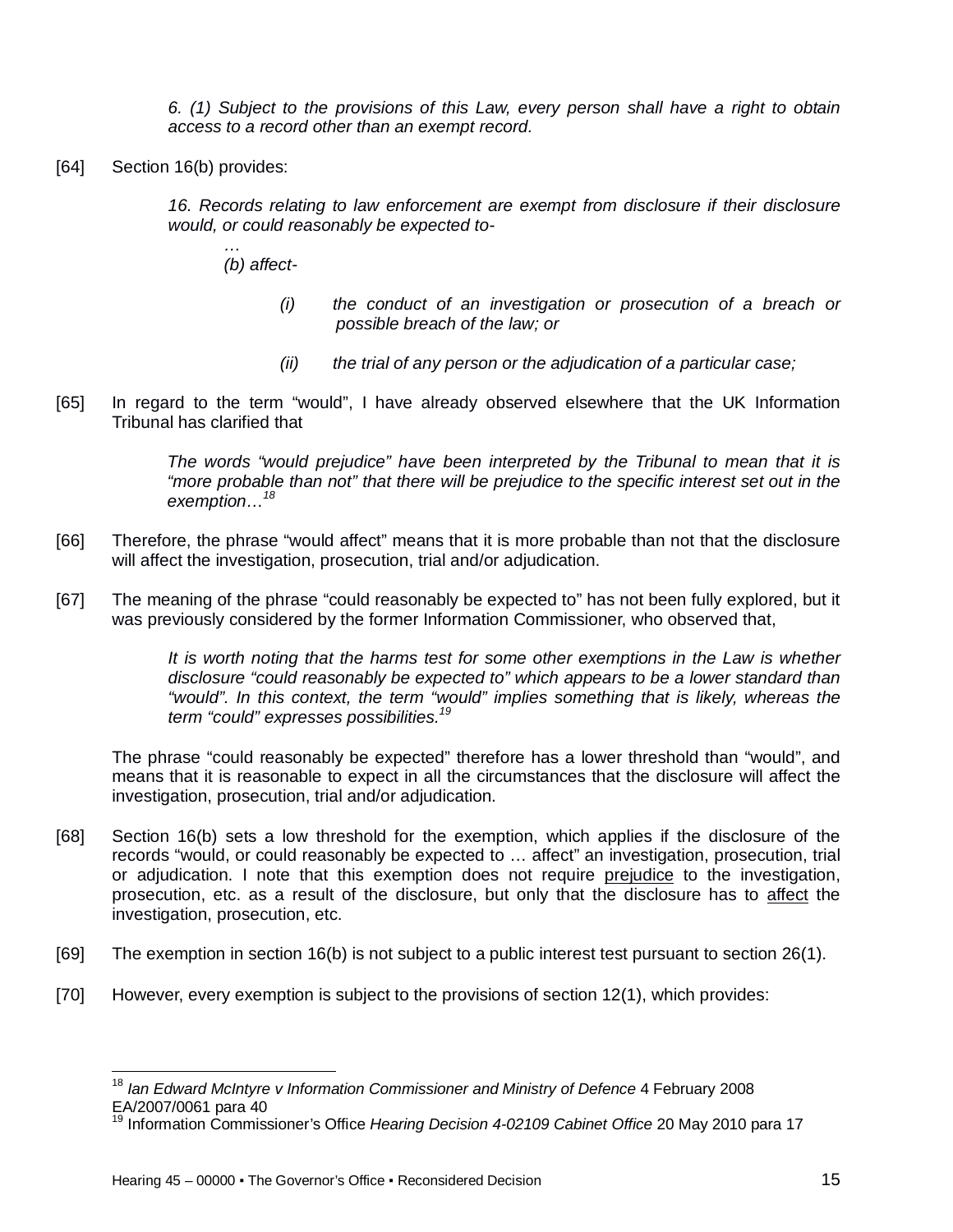*12. (1) Where an application is made to a public authority for access to a record which contains exempt matter, the authority shall grant access to a copy of the record with the exempt matter deleted therefrom.*

[71] Therefore, the question before me is whether the exemption in section 16(b) applies to the responsive records, and, if so, whether it applies in whole or in part.

# **E. CONSIDERATION OF ISSUES UNDER REVIEW**

- [72] In order to consider all evidence and arguments presented by the Governor's Office and discovered in the course of my own investigation in a logical manner, I have broken down my consideration of the issues under review as follows:
	- 1. Are the responsive records "records relating to law enforcement"?
	- 2. Is an investigation, prosecution, trial and/or adjudication being conducted against Mr. Bridger?
	- 3. Do the Governor's fair trial arguments provide evidence for the exemption?
	- 4. Do the allegations against Mr. Bridger provide evidence for the exemption?
		- a. Is the exemption engaged in relation to "everything that transpired [after the initial allegations of corruption against the Deputy Police Commissioner were dismissed", as recorded in the responsive records?
		- b. Is the exemption engaged in relation to "the conduct of Mr. Bridger" as recorded in the responsive records?
	- 5. Do the affidavits of Messrs. Schofield and Baines provide further evidence for the exemption?
	- 6. Does the general chronology of *Operation Tempura* presented by the Governor's Office provide evidence for the exemption?
	- 7. Does section 24 of the Bill of Rights provide evidence for the exemption?
	- 8. Additional observations

# **1. Are the responsive records, "records relating to law enforcement"?**

- [73] Apart from quoting the Judgement in which Owen Ag J. found that no fault lay against the Governor for arguing the section 16(b) exemption in her 2014 submissions,<sup>20</sup> as clarified above, the Governor's Office has not explained why the records are to be considered "records relating to law enforcement".
- [74] Despite no argument being put forward in this respect by the Governor, and the fact that the responsive records are not records that were created in the course of a law enforcement activity, I accept that, in so far as, and to the extent that they bear upon an ongoing police investigation and potential prosecution and trial of Mr. Bridger, the responsive records should, indeed, be considered "records relating to law enforcement".

## **2. Is an investigation, prosecution, trial and/or adjudication being conducted against Mr. Bridger?**

[75] Let me state clearly that I accept that a police investigation of criminal allegations against Mr. Bridger is underway, and that Mr. Bridger may eventually be charged and prosecuted. All the

 $\overline{\phantom{a}}$ <sup>20</sup> *Judgment* para 48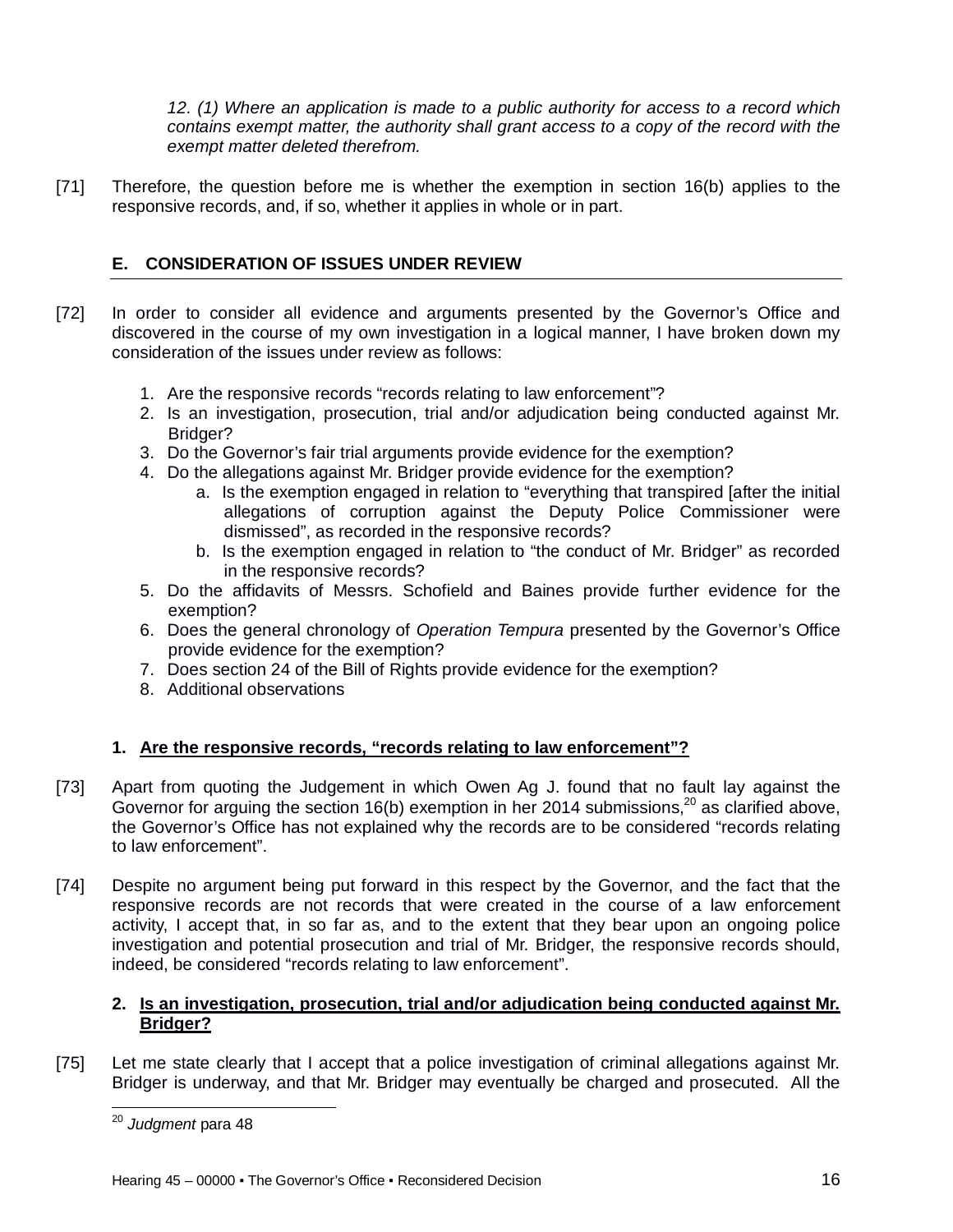evidence which has been presented to me, and all the evidence which I have personally reviewed in the RCIPS investigation binders, including the communication between the RCIPS and the DPP as well as the information provided by Mr. Bridger, confirms this.

- [76] While I do not contest that an investigation is indeed ongoing, and that a prosecution/trial is possible, this in itself does not prove the exemption since the responsive records, while in part about events that may overlap with the allegations against Mr. Bridger, do not in their entirety consist of information concerning Mr. Bridger or the allegations against him.
- [77] Whether and, if so, how and to what extent the two responsive records relate to the police investigation and/or possible prosecution and trial if charges are laid, and how this proves that the exemption is engaged, is what the Governor's Office needed to demonstrate, and what I must decide.

## **3. Do the Governor's fair trial arguments provide evidence for the exemption?**

[78] The Governor's Office raises section 7 of the Bill of Rights, as follows (emphasis added by the Governor's Office):

> *Under Article 7 of the Bill of Rights of the Constitution of the Cayman Islands, everyone has the right to a fair and public hearing in the determination of his or her legal rights and obligations by an independent and impartial court within a reasonable time and everyone charged with a criminal offence as the minimum rights set in 7(2) including: "to be presumed innocent until proven guilty according to the law."*

[79] The Governor's Office states that,

*With respect to his holding that the publication of the Requested Records "has the potential to prejudice a fair trial," Mr Justice Owen would have had in mind the harmful pretrial publicity that would be caused by the Requested Records being published prior to trial.* 

[80] The Governor's Office adds,

*… given the abilities and frailties of human decision making, notwithstanding any admonition by the trial judge to put such information out of their minds, a juror's information about a case prior to trial is difficult if not impossible to exclude.*

- [81] The Governor's Office also indicates that the "members [of the jury would] have to carry out an objective assessment of, inter alia, the likely harm which will be brought about to the public interests by the failure to perform the duty."<sup>21</sup>
- [82] However, the relevance of that last sentence is not clarified, in particular what "failure to perform the duty" that is alleged against Mr. Bridger is relevant in this respect, nor whether or how the responsive records are relevant to such "failure". My own investigation did not clarify how the responsive records relate to a specific alleged "failure to perform the duty" on the part of Mr. Bridger.
- [83] The Governor's Office points out that the right to trial by jury requires that "the person accused has his case presented to the jury with their minds open, unprejudiced and untrammeled by

 $\overline{\phantom{a}}$ <sup>21</sup> Colin Nicholls QC, et al *Corruption and Misuse of Public Office* Second Edition 2011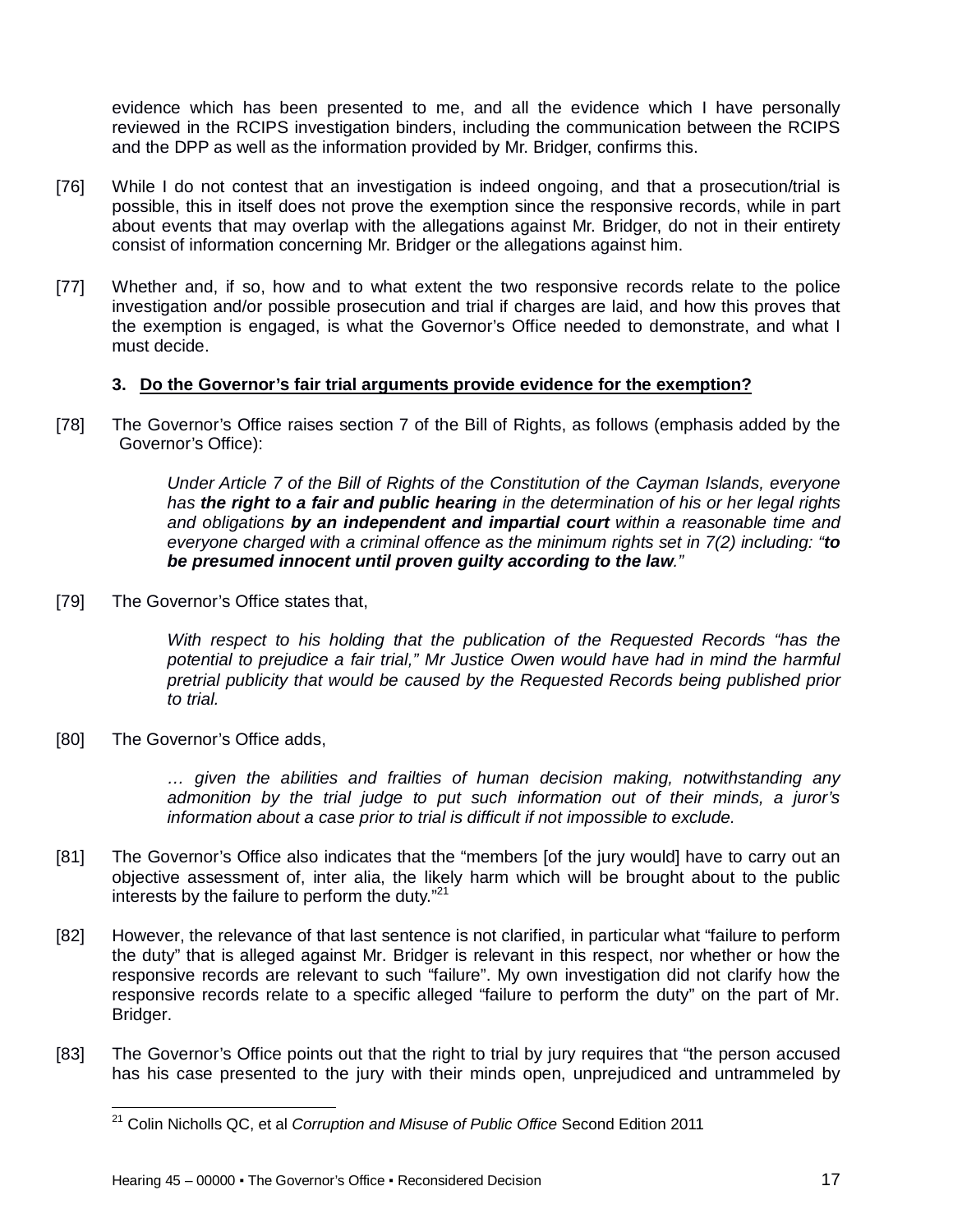anything the juror has heard, seen on television, or read." It suggests this is particularly important in relation to the common law offence of misconduct in public office, which Mr. Bridger is alleged to have committed, because in the *Dytham* case Lord Widgery CJ found that,

*… misconduct in public office involves an element of culpability which is not restricted to corruption or dishonesty but which must be of such a degree that the misconduct impugned is calculated to injure the public interest so as to call for condemnation and punishment. Whether such a situation is revealed by the evidence is a matter that a jury*  has to decide.<sup>22</sup>

[84] While I recognize the importance of the principles underlying the right to a fair trial, I disagree that the right to an open-minded, unprejudiced and untrammeled jury is of exceptional importance in cases involving misconduct in public office, as seems to be suggested, since the quote from Lord Widgery CJ continues as follows:

> *It puts no heavier burden upon [the members of the jury] than when in more familiar contexts they are called upon to consider whether driving is dangerous or a publication is obscene or a place of public resort or a disorderly house... <sup>23</sup>*

[85] The Governor's Office appears to consider any pre-trial coverage of the subject matter of the responsive records by the media inappropriate. It states:

> *Pre-trial release of the Requested Record [sic] or any further proceedings in connection therewith will no doubt re-ignite the media coverage in connection with Operation Tempura … [which has already been described as] "the \$10 million-plus, U.K. orchestrated, Cayman Islands-financed fiasco."*

- [86] The latter quote ("the \$10 million-plus... fiasco") is not attributed by the Governor's Office, but a search established that it appeared in a newspaper editorial in the Cayman Compass of 26 February 2014. The editorial did not criticize Mr. Bridger, but did accuse the Government of spending over \$500,000 "just to continue the concealment of records sought in a Freedom of Information request<sup>124</sup>, which is a reference to the present case. It is rather unfortunate for the Governor's Office to take a lively quote like that, apparently, out of context.
- [87] The Governor's Office points to Acting Justice Sir Alan Moses's observation in the course of the first judicial review of the present FOI case, that,

*The malicious and malign would probably rejoice in the re-publication of the allegations and ignore the fact that they had been dismissed after the consideration of a 445 paragraph report of some 185 pages, which considered the facts and the relevant law in great depth.<sup>25</sup>*

[88] However, the Governor's Office fails to clarify that Moses Ag J. in the same passage also made the following countervailing observation:

 $\overline{\phantom{a}}$ <sup>22</sup> *R v Dytham* [1979] QB 722 at 728

<sup>23</sup> *Dytham* op cit ibid

<sup>24</sup> Editorial Board "Operation Tempura: What's the \$500,000 secret?" in: *Cayman Compass*, 26 February  $^{2014}_{25}$ 

<sup>25</sup> *Governor v Information Commissioner* Cause G 0003 of 2013 op cit para 51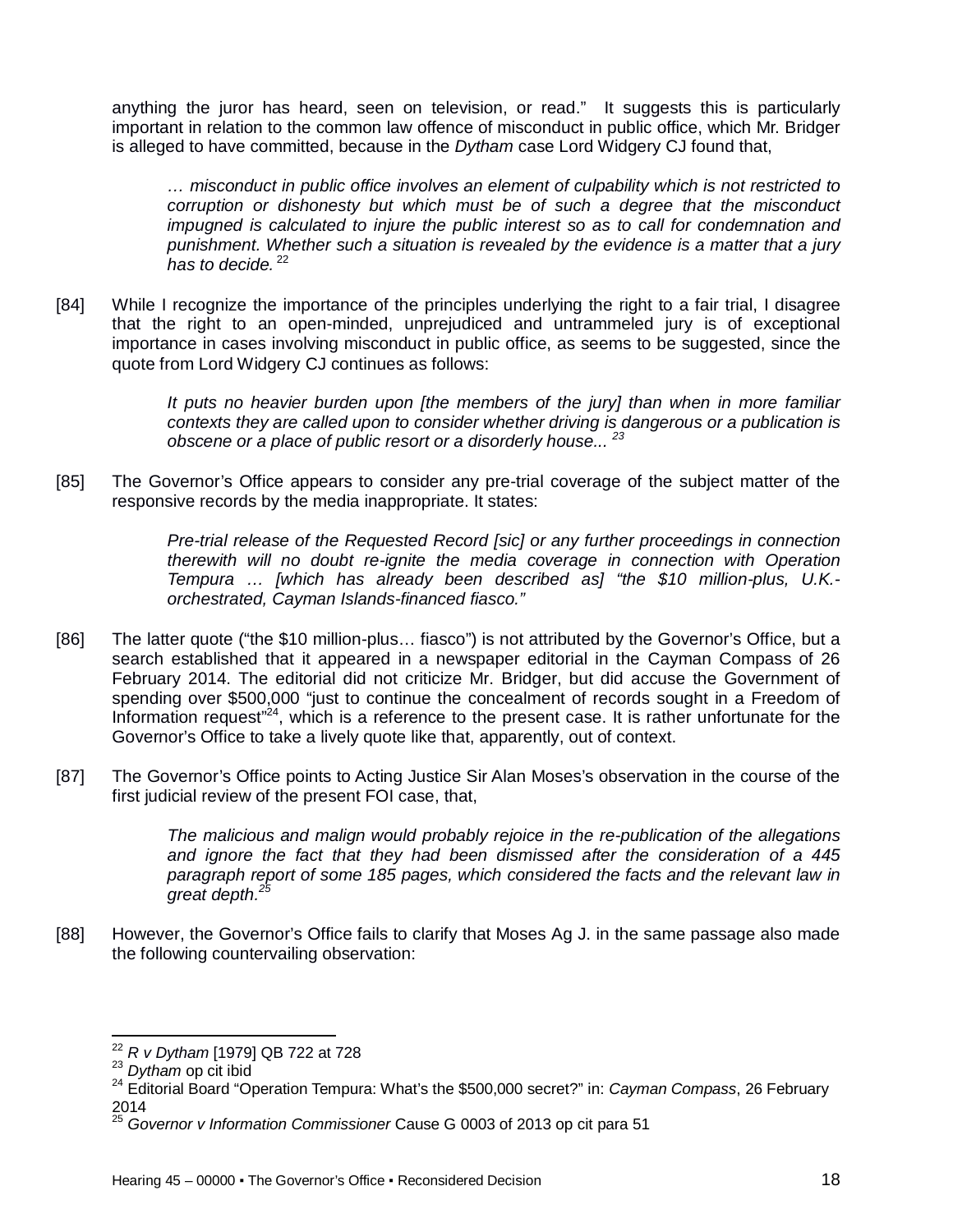*The [Information] Commissioner was entitled to take the view that disclosure could not simply be dismissed on the basis that it would merely rekindle flames which had long since died away. They had not. … <sup>26</sup>*

- [89] Although the judicial review claim considered by him related to the same responsive records, in this paragraph Moses Ag J. was plainly not commenting on the issue of fair trial or the exemption of a law enforcement record, and section 16(b) was not before him. In addition, as the full quote reveals, Sir Alan did not simply accept the notion that the disclosure would "rekindle" an otherwise dead story, since, as he observed, the story was very much alive, as indeed it remains today. I believe this significantly reduces the significance of the passage quoted by Governor's Office for the present Reconsideration.
- [90] The Governor's arguments on Press coverage are somewhat unclear, but the position seems to be that any public discussion of the responsive records, or indeed *Operation Tempura*, poses dangers for Mr. Bridger's right to a fair trial. In this regard, I note that discussion and debate in good faith of matters that are clearly of great public interest ought not be stifled lightly. I also note that it seems certain that the media will publish articles and opinions on this subject, no matter how the question of disclosure of the responsive records is resolved, and that the police investigation and possible prosecution of Mr. Bridger, itself, is certain to elicit continued interest.
- [91] The arguments of the Governor's Office relating to the pre-trial publicity and the Press are in my view also weakened by the fact that numerous articles have already been published on the subject of both *Operation Tempura* and the Governor's challenge to the disclosure of the responsive records under the FOI Law. This has been noted on several previous occasions, including by the Governor's Office itself. For instance, its 2014 submission in the previous Reconsideration (Hearing Decision 41-00000) affirmed that much of the information contained in the responsive records is already in the public domain. In fact, in that document the Governor's Office argued that so many of the relevant facts were already in the public domain that publishing the entire document [i.e. the Governor's Response] "will add little to what is already in the public domain."<sup>27</sup> While I disagree with that conclusion, the general public in the Cayman Islands is clearly already well informed about *Operation Tempura* and its aftermath, not only by means of press articles, but also in the form of the rulings of Justices Cresswell, Moses and Williams in the cases associated with *Operation Tempura*. <sup>28</sup> The Governor's Office's arguments in respect of the public domain therefore appear internally contradictory, and seem difficult to reconcile: on the one hand it is said that the responsive records should not be published since doing so would unfairly influence a possible trial of Mr. Bridger, while on the other hand so much is already said to be in the public domain that publishing the responsive records would add little new information to what is already public knowledge..
- [92] The Governor's Office points to what is said to be the likely negative impact of pre-trial publicity of the costs associated with *Operation Tempura* and its aftermath, which are said to have exceeded US\$ 8,000,000 not counting the damages paid out to Justice Henderson and former Police Commissioner Kernohan. The Governor's Office also refers to the costs of producing the Aina report, the two judicial reviews and the current Reconsideration. I note that the costs of the ongoing criminal investigation and possible prosecution of Mr. Bridger are not mentioned.

 $\overline{\phantom{a}}$ <sup>26</sup> *Governor v Information Commissioner* Cause G 0003 of 2013 op cit ibid

 $27$  Submissions on behalf of the Governor of the Cayman Islands, 4 April 2014, para 62.

<sup>&</sup>lt;sup>28</sup> In the matter of *Operation Tempura* [2008] CILR 111; *R. v Ebanks, ex parte Henderson* [2009] CILR 57; *Kernohan v H.E. The Governor, Bridger, Acting Commissioner of Police and H.M. Attorney General* [2011] (2) CILR 8; *Attorney General v Martin Bridger* [2013] Cause 486 of 2011 (redacted public version)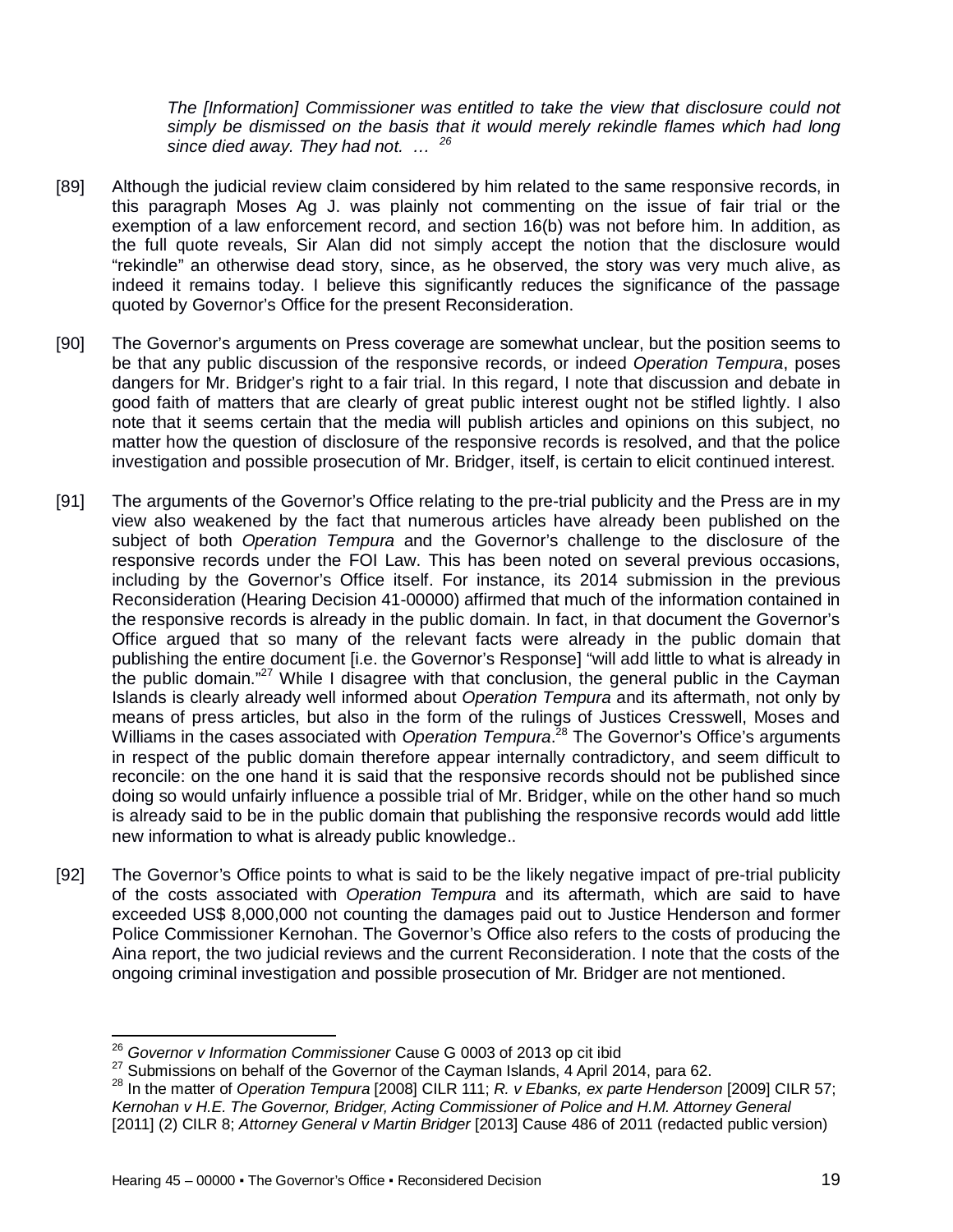[93] The Governor's Office argues there are specific risks associated with any pre-trial publicity given to the costs of *Operation Tempura*, stating:

> *… there is a real danger that a Juror influenced by the pre-trial publicity, particularly relating to costs, may return a guilty verdict notwithstanding a warning by the trial judge… in the belief that a guilty verdict will help the country recover the costs associated with all the issues resulting from Operation Tempura*

- [94] However, having read both responsive records, I can confirm that they contain no information on the costs of *Operation Tempura*, and any attention the disclosure of the responsive records would bring to the costs would therefore be indirect. In addition, the general public in Cayman is already well aware of the elevated costs of *Operation Tempura*.
- [95] Moreover, it could certainly be argued that the high costs of *Operation Tempura* actually increase the need for transparency and openness, since there is an elevated need for Government accountability where expenses are very high, as is the case here.
- [96] For these reasons I do not give much weight to the notion that the disclosure of the responsive records would significantly impair the objectivity of jury members in a possible future trial of Mr. Bridger by giving publicity to the costs of *Operation Tempura* and its aftermath.
- [97] The Governor's Office also argues that the dangers of pre-trial publicity are magnified in a small country like the Cayman Islands. I accept this argument in principle and have borne it in mind in reaching my conclusions. However, it should also be borne in mind that the general public is already well informed about Operation Tempura, as noted in paragraph 91 above.
- [98] Apart from the arguments further discussed below, the Governor's Office has also provided me with an exhaustive listing of general ways in which pre-trial publicity may harm a defendant's case, without any reasoning or attempt at connecting these to the particular circumstances of the present case.
- [99] For there to be prejudice to Mr. Bridger's right to a fair trial, I consider that the pretrial information that is published would, at the very least, have to bear upon the allegations being tried. The arguments in favour of a blanket exemption of the responsive records by reference to the right to a fair trial are in my view significantly diminished by the fact that the vast majority of both the Complaint and the Governor's Response does not concern any actions taken by Mr. Bridger, but are in fact about other individuals acting quite independently from Mr. Bridger. Therefore, in the circumstances of the present case I fail to see how the numerous passages in the responsive records that describe actions and conduct of other individuals, i.e. passages which do not pertain to Mr. Bridger's actions and conduct, could reasonably be expected to relate to the alleged misconduct in public office or any other criminal allegations raised against Mr. Bridger, and thus "affect" his investigation or trial. The Governor's Office has not explained this specific point, nor was I able to find any reasons for the exemption to apply in such a broad manner in my own investigation.
- [100] I find it particularly noteworthy that while the Governor's Office expresses a desire to withhold the responsive records from the general public out of concerns for Mr. Bridger's right to a fair trial, Mr. Bridger himself has given the disclosure of the responsive records his full support, and has repeatedly asked to be allowed to use the responsive records in his own defence against the criminal allegations now being raised against him.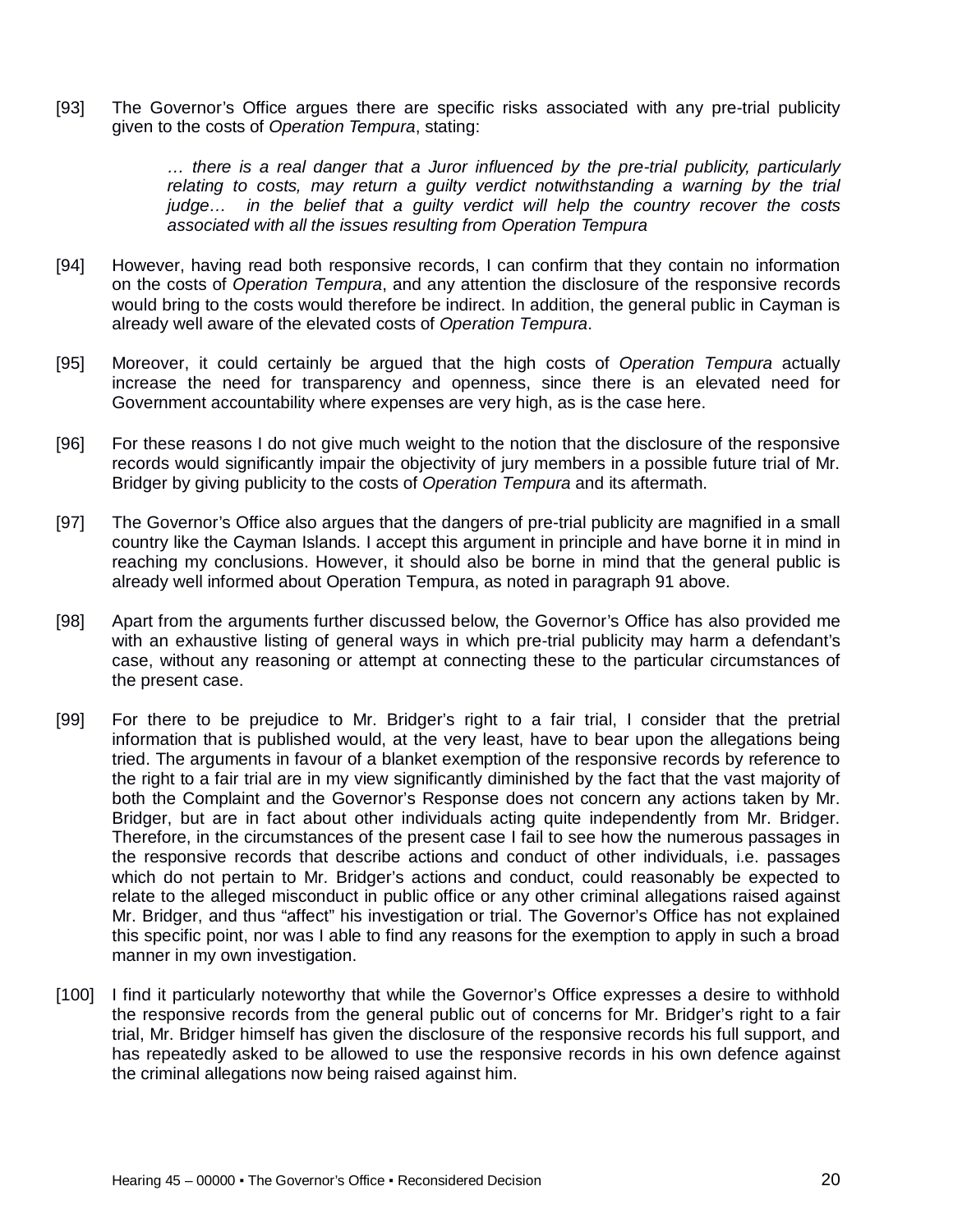- [101] In this context it is worth remembering that Mr. Bridger was the second complainant and the recipient of the Governor's Response, and as such is in possession of a copy of both responsive records in this matter, albeit that he is not at liberty to divulge their contents because of a confidentiality agreement with the Governor.
- [102] In my view this considerably deflates the Governor's Office's arguments about fair trial, since it seems unlikely that Mr. Bridger would be placed at a disadvantage in any proceedings by reason of the disclosure of the responsive records, if he himself, and I assume his legal counsel, are in favour of their disclosure.
- [103] I believe this raises a legitimate countervailing argument, that the use of the records in court may, very well, be required to ensure the right to a fair trial for Mr. Bridger. In any event, I believe Mr. Bridger's position in regard to the responsive records poses a significant challenge to the Governor's Office's claim that the exemption should apply to those records because their disclosure would prejudice Mr. Bridger's right to a fair trial.
- [104] In making this point, I recognize that the question before me is not whether Mr. Bridger may use the responsive records in court. That question is quite separate, since even if I were to find that both responsive records or parts thereof are to be withheld, a trial judge might very well agree that Mr. Bridger could use them (or those parts exempted) in his own defence whether in open court or not. Of course, if I order the disclosure of the records, and assuming the Governor does not challenge my order and releases them to the public at large, they will be in the public domain and Mr. Bridger would presumably be free to use them, at least within the confines imposed by section 54.
- [105] Nonetheless, in regard to the question before me it is very important to note that the above twists and turns demonstrate one crucial fact, namely that both the Governor and Mr. Bridger appear to be in agreement that at the very least certain parts of the Governor's Response, is relevant to a potential trial of Mr. Bridger. Therefore, it seems likely that the disclosure of the records "would, or could reasonably be expected to affect" the trial. On that basis and to that extent, I accept that the exemption in section 16(b) is engaged.
- [106] **Consequently, while I reject the Governor's Office's reasons for claiming that the disclosure of the responsive records in their entirety would, or could reasonably be expected to affect the trial of Mr. Bridger, in the light of the low threshold required for the exemption to be engaged, I find that certain parts of the responsive records are exempted under section 16(b) because their disclosure "would, or could reasonably be expected to affect" the trial of Mr. Bridger.**
- [107] The challenge remains to identify what those "certain parts" are, particularly bearing in mind the requirement that any non-exempted information must be disclosed pursuant to section 12(1).

#### **4. Do the allegations against Mr. Bridger provide evidence for the exemption?**

- [108] The Governor's Office lists seven "Cayman Islands criminal offences" which Mr. Bridger is alleged to have committed, as enumerated in Mr. Schofield's First Affidavit of 2014. In the course of my own investigation the Police Commissioner has to some degree verbally clarified the nature of the allegations.
- [109] Based on the Submissions and the clarifications provided to me by the Police Commissioner, a number of the allegations appear to relate to events that occurred sometime after the subject matter of the responsive records. Some of the allegations appear to relate to events that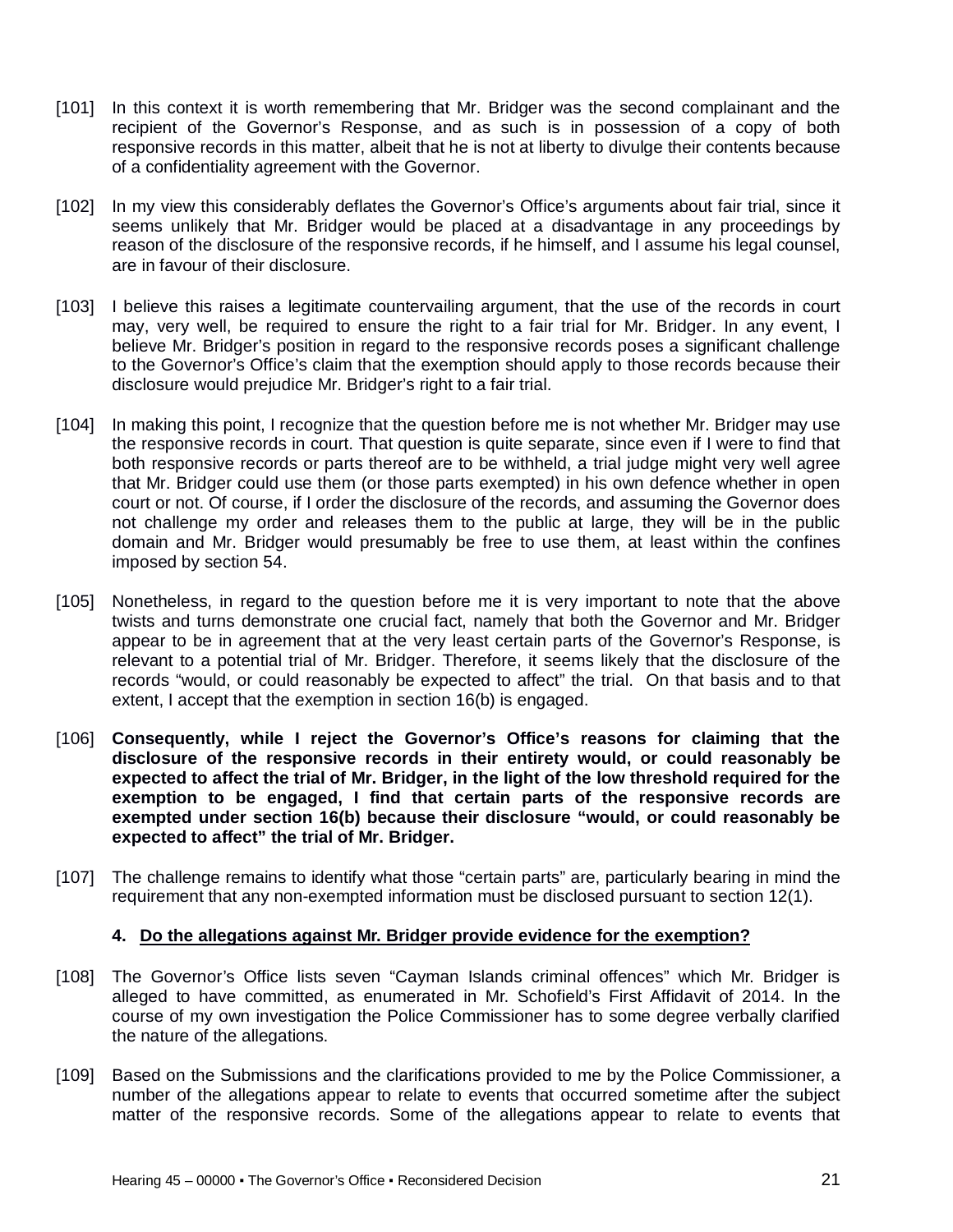occurred outside the Cayman Islands. One of the allegations arises from a UK Act, and it is not clear how it relates to what the Governor's Office calls "Cayman Islands criminal offences" which are alleged against Mr. Bridger.

- [110] The Governor's Office has not clarified the parameters of the allegations, such as their date or range, and has not provided any evidence to support the relevance of six out of seven allegations to the exemption in section 16(b). Instead, it has limited its arguments, in this regard, to only one of the allegations, namely the allegation relating to the offence of misconduct in public office.
- [111] In regard to the common law offence of misconduct in public office the Governor's Office states (without indicating the source or full demarcation of the quote provided in the middle of the paragraph) the following (my emphasis):

*…the entire conduct of Mr Bridger as shown in allegations, facts and evidence contained in the Requested Records is material in … the Section 16(b) Exemption. Relevant will [sic] everything that transpired in the three-year investigation after Chief Superintendent Martin Bridger and Detective Inspector [sic] both from the Metropolitan Police "quickly established that there was no corrupt relationship between the Deputy Commissioner of the RCIPS and the editor of the Cayman Net News within weeks of starting their investigation [end quote?]. It may be determined that at that time Operation Tempura should have been concluded. The offence of misconduct in public office, contrary to the common law may be made out where the prosecution can prove that the police officer was performing his duties with the intention of gaining improper personal advantage.*

[112] The Governor's Office has not elaborated on the last sentence of this quote, nor explained how "the intention of gaining improper personal advantage" is relevant as the two responsive records appear to concern quite different matters. I was unable to clarify this point further during my own investigation.

#### **a. Is the exemption engaged in relation to "everything that transpired" after the initial allegations of corruption against the Deputy Police Commissioner were dismissed, as recorded in the responsive records?**

- [113] In regard to this blanket claim, I draw attention to section 12(1) which requires that exemptions under the FOI Law are applied in a proportionate manner, by providing that access may only be denied to such part or parts of a record that are actually exempt, and that responsive records must be redacted accordingly.
- [114] In his Judgment Owen Ag J. affirmed that it might be useful to consider "in light of the concerns expressed by Commissioner Baines… whether a redacted version of the Governor's… report might be capable of being published."<sup>29</sup>
- [115] Clearly, the Judge indicated that partial access was one of the potential outcomes of the present Reconsideration. In the concluding passages of the Judgement he indicated:

*Whether ultimately [the exemption in section 16(b)] prevents publication of the whole of the Governor's report (or merely identified parts of it), or whether future events wholly undermine the basis for the s.16(b) exemption are all matters for the Information* 

 $\overline{\phantom{a}}$ <sup>29</sup> *Judgment* para 54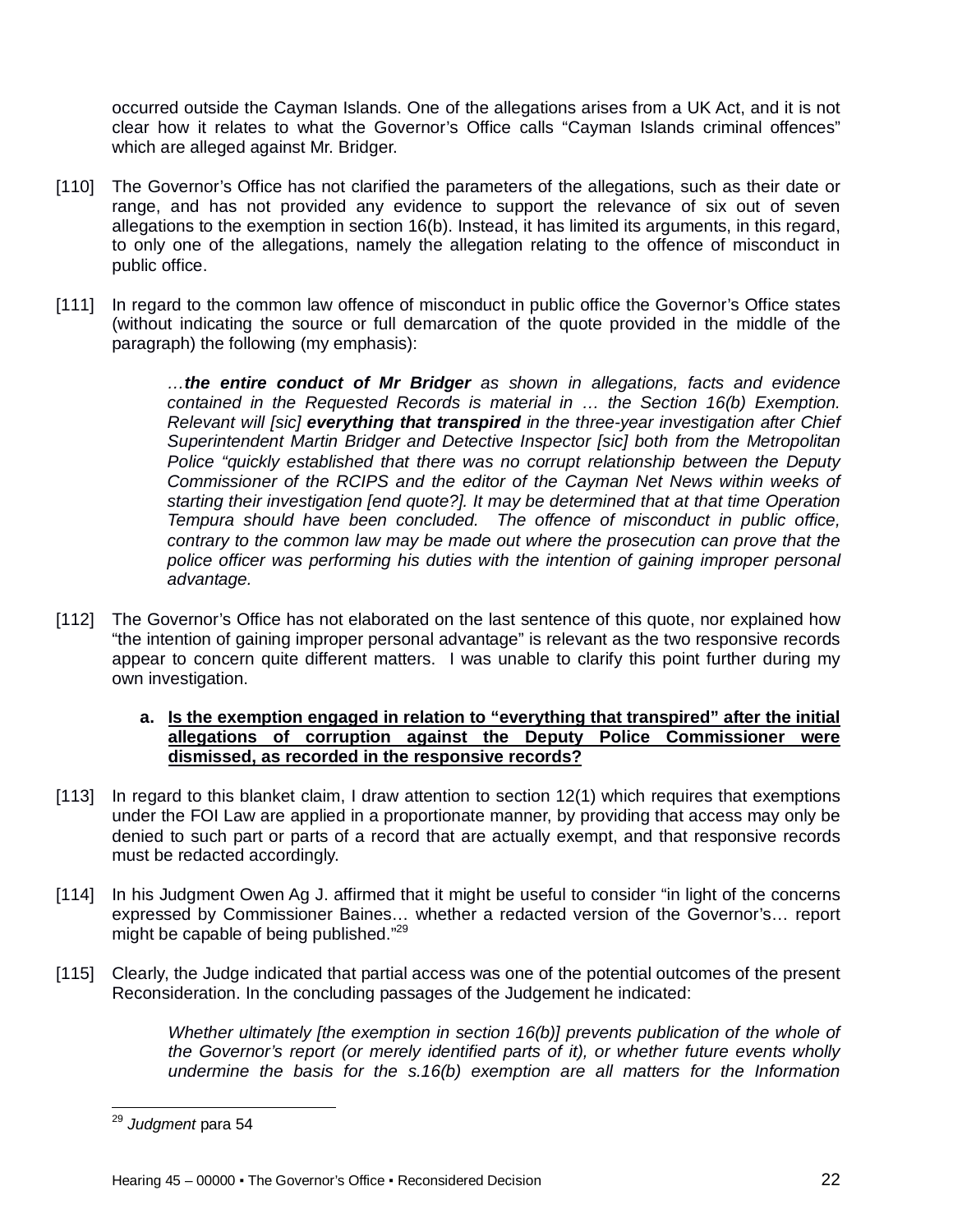*Commissioner to reconsider in light of all the relevant considerations and in light of the full exercise of his investigative powers.*

- [116] On the basis of the Affidavits of Messrs. Schofield and Baines, the Governor's Office's own Submission of June 2015 spoke of certain "material in the report" that was claimed to be exempt, implying that not all the information in the two records might be exempt, without, however, indicating which parts are or are not covered by the exemption in their view.  $30$
- [117] Based on the same affidavits, the Governor's Office explicitly argues on a number of occasions for the exemption of what it calls "the report", by which is meant the Governor's Response to the Complaint. It is at times unclear whether the same arguments are also meant to apply to the Complaint. I have taken the position of the Governor's Office to be that the exemption applies to both records equally.
- [118] The former Information Commissioner and I have commented in a number of previous Decisions upon the inappropriateness of a blanket application of exemptions, as follows:

*While a public authority can legitimately believe that all responsive records are covered by the same exemption, a blanket approach is rarely the correct approach, particularly where the responsive records are extensive.<sup>31</sup>*

#### And,

 $\overline{a}$ 

*Questions of disclosure under the FOI Law must relate to specific records and a blanket application of an exemption … is unjustifiable and disproportionate. Section 12 requires that exemptions be applied only to those parts of a record that are actually exempted. This could never be achieved with a blanket approach.<sup>32</sup>*

[119] While the UK's *Freedom of Information Act 2000* (unlike the Cayman Islands FOI Law) relates to "information" and not to "records", and as such in the UK the requirement for partial access is implicit, rather than explicit, nonetheless, the practice of partial access and redaction is virtually identical in both countries, as guidance from the UK Information Commissioner explains. In the UK FOI Act the general right to access,

> *…compels authorities to consider the relevance and sensitivity of each piece of information in a document, instead of taking a broad-brush document-by-document approach… This intention was made clear by Lord Falconer during the passage of the FOI Bill [who said:] "… When a document contains a mixture of disclosable and nondisclosable information the disclosable information must be communicated to the applicant." … It follows that an authority cannot withhold the entire contents of a document on the grounds that it contains some information that is exempt. It still has a duty to communicate all the disclosable information in the document to the requester. … The most practicable way to do this is to provide a copy of the original document with the exempt material redacted.* <sup>33</sup>

[120] Given the complexity of the responsive records and the potential relevance of partial disclosure in this case, in my letter of 27 August 2015, in which I gave the Governor another opportunity to

<sup>30</sup> Governor's Office *First Affidavit of Mr. Schofield*, quoted in para 53 of the *Judgment*

<sup>31</sup> Information Commissioner's Office *Hearing Decision 25-00812 Port Authority* 25 October 2012 para 35

<sup>32</sup> Information Commissioner's Office *Hearing Decision 37-02613 Planning Department* 22 July 2014 para 104, quoting from: House of Lords *Hansard* 17 October 2000 col 931

<sup>&</sup>lt;sup>33</sup> Information Commissioner's Office (UK) The right to recorded information and requests for documents. *Version 0.3.* 26 March 2014 paras 38-41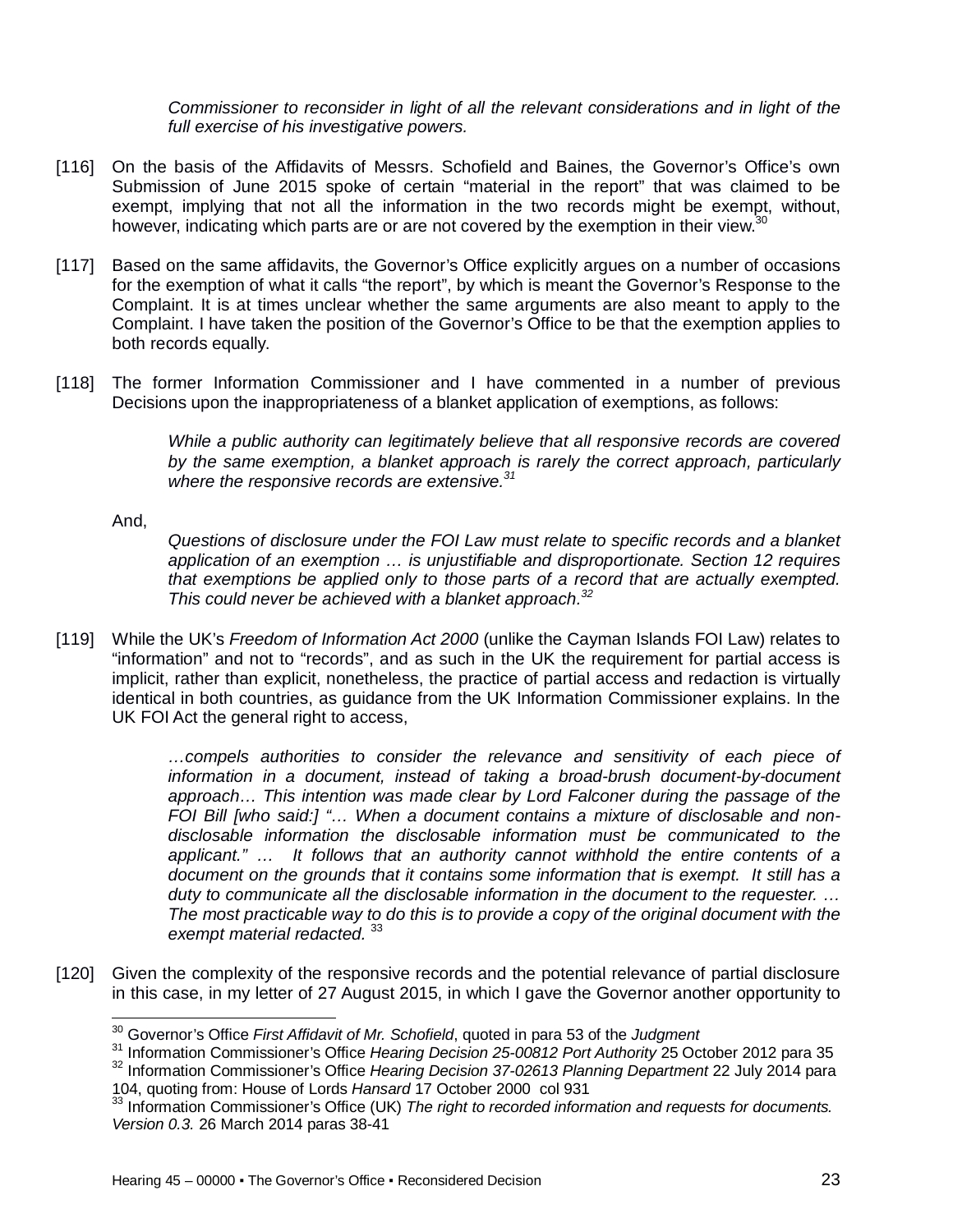present her case, I asked the Governor's Office explicitly to consider the question of partial access:

*The new Submission must… adequately apply section 12 of the FOI Law by clarifying which paragraphs of the responsive records are claimed to be exempt under section 16(b) of the FOI Law, and provide detailed reasoning as to how the release of these paragraphs would, or could reasonably be expected to affect the investigation or prosecution of any or all of the seven allegations against Mr. Bridger.*

[121] Throughout the Supplemental Submission of October 2015 the Governor's Office states or implies that the exemption applies to the responsive records in their entirety. In paragraph 55 of the Supplemental Submission, the possibility of providing partial access is specifically dismissed, as follows:

> *With regard to the suggestion that the Requested Records could be redacted to avoiding*  [sic] prejudice to the current criminal investigation and trial while upholding basic *principles of FOI law, we would urge against "tampering" with the evidence in the Requested Records at this stage, because we do not know how the trial judge will allow counsel at trial to deal with the evidence contained in the Requested Records. The issue of possible redaction of the Requested Records can be revisited after the trial when the application of the Section 16(b) Exemption can be ultimately determined*.

- [122] I am surprised by this position since Counsel for the Governor explicitly expressed a willingness to consider partial access as a positive way forward, during the last hearing before the Court. I also note that the notion that the matter of partial disclosure could be "revisited after the trial", seems flawed as no charges have yet been laid, and the exemption in section 16(b) would not appear to be applicable after the conclusion of a trial and possible appeal.
- [123] In so far as the term tampering with evidence means "the act of altering a thing; esp., the act of illegally altering a document or product, such as written evidence or a consumer good."34 I disagree with the assertion that any consideration of partial access in this case would amount to a willful intent to alter evidence. Rather than "tampering with the evidence", as asserted by the Governor's Office, the redaction of only those parts of the responsive records that are actually exempt, and the concomitant disclosure of those parts which are not exempt, is required by Law. In the present case the provision of partial access may guard against an indiscriminate, blanket approach which appears to me to be unreasonable and not borne out by the contents of the records, the reasoning provided by the Governor's Office, nor my own investigation.
- [124] I observe that the Governor's claim that the exemption applies to "everything that transpired [after the initial allegations of corruption against the Deputy Police Commissioner were dismissed]" contradicts the position adopted throughout the remainder of the Governor's Supplemental Submission, which states or implies that the exemption applies to the two responsive records in their entirety.
- [125] This is so, because the responsive records contain information on events prior to the point in time when the allegations against the Deputy Police Commissioner were dismissed. Such information should therefore, by the Governor's own admission, not be exempted. However, the Governor's Office has neglected to identify those passages which would thus be disclosable.

 $\overline{\phantom{a}}$ <sup>34</sup> *Black's Law Dictionary* 10<sup>th</sup> Edition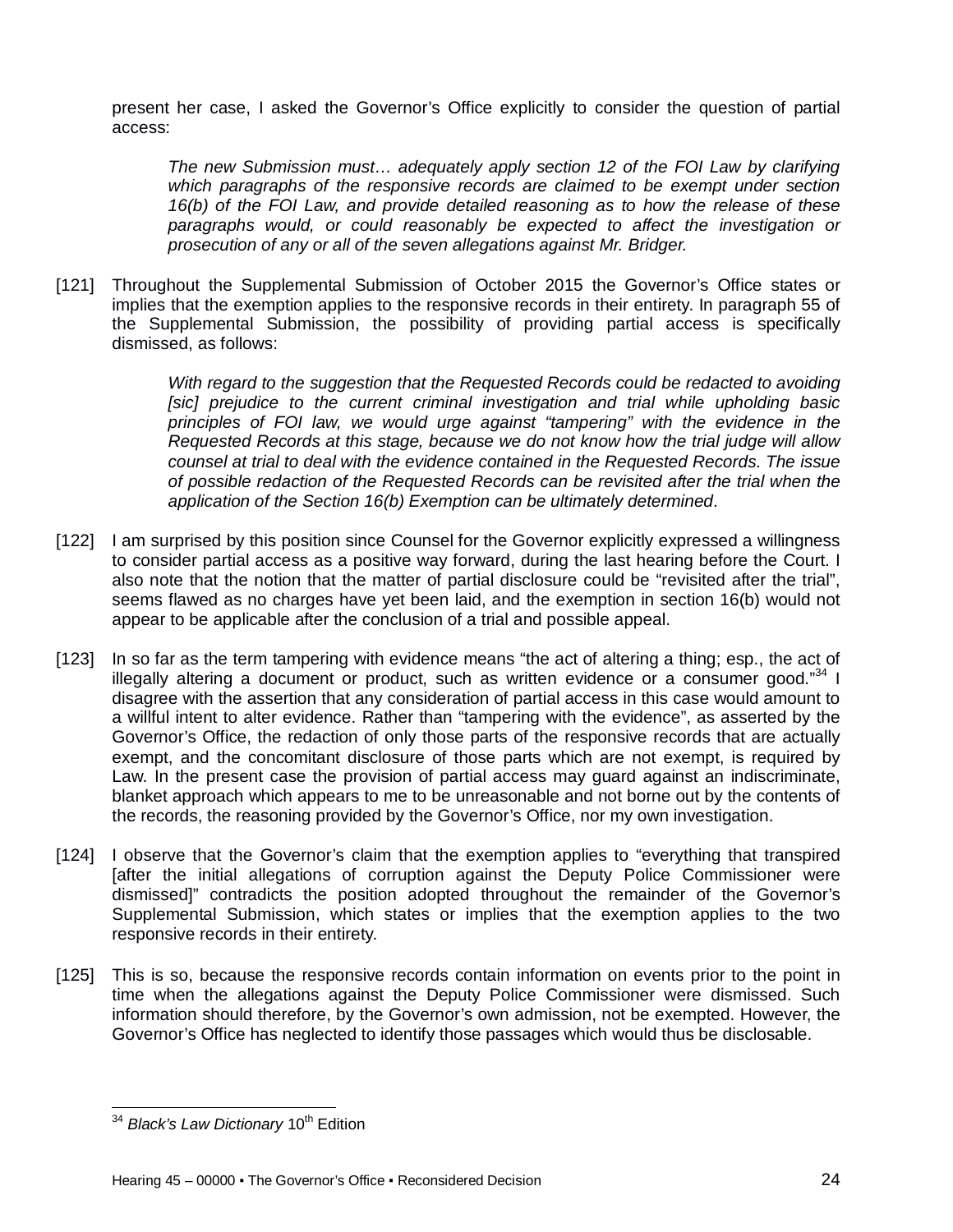- [126] The exemption of "everything that transpired [after the allegations against the Deputy Police Commissioner were dismissed]" or the broader positon that both responsive records are exempt in whole, also do not account for the many paragraphs in the responsive records, in particular in the Governor's Response, which describe events and actions that are clearly already in the public domain, and to which therefore no exemption can be applied. Elsewhere, the Governor's Office has acknowledged that much of the information on this complaint is already in the public domain.<sup>35</sup> However, it has neglected to identify those passages that are already in the public domain and for that reason cannot be exempted, as well.
- [127] For the above reasons, while it is not impossible for an entire record to be exempted, a blanket application of the exemption to the responsive records would have to be supported by appropriately robust reasoning, which I do not consider has been presented to me by the Governor's Office. Nor am I able to support this conclusion based on my own investigation.
- [128] **In the light of the above considerations and the lack of clear and cogent reasoning on the part of the Governor's Office in support of a blanket application of the exemption to references in the responsive records to "everything that transpired [after the initial allegations of corruption against the Deputy Police Commissioner were dismissed]", or insofar as this is being asserted by the Governor's Office – to the responsive records as a whole, I reject the Governor's Office's claim that the exemption in section 16(b) would, or could reasonably apply in that manner.**

#### **b. Is the exemption engaged in relation to "the conduct of Mr. Bridger" as recorded in the responsive records?**

- [129] As I have confirmed above, on the basis of the evidence submitted by the Governor's Office and my own investigation I accept that Mr. Bridger is the subject of an ongoing criminal investigation and, should charges be laid, possible prosecution and trial.
- [130] Having carefully read the responsive records on several occasions, it is clear to me that they contain very little information on Mr. Bridger's actions or conduct. Nonetheless, I accept that some of the allegations raised in the investigation and potential prosecution and trial overlap in part with his actions and conduct during *Operation Tempura*, some of which are described in the responsive records.
- [131] Both the Governor's Office and Mr. Bridger have expressed the view that the disclosure of at least some parts of the Governor's Response may affect his potential trial, and I have accepted that the exemption is, to that extent, engaged.
- [132] However, the application of the exemption to all information in both responsive records relating to "the conduct of Mr. Bridger" is too wide, since at least some of what is written in the responsive records about Mr. Bridger is innocuous and/or already in the public domain. For instance, the general public already knows that Mr. Bridger was appointed as Senior Investigating Officer ("SIO") in *Operation Tempura*. Since this information is mentioned in the responsive records and relates to Mr. Bridger, according to the Governor's Office's reasoning it should be withheld. I do not agree that the exemption in section 16(b), or indeed any exemption, can apply so widely.
- [133] Therefore, to the extent that information in the Complaint or the Governor's Response relates to Mr. Bridger's actions or conduct, and is not innocuous or already in the public domain, I am

 $\overline{\phantom{a}}$  $^{35}$  See paragraph 91 above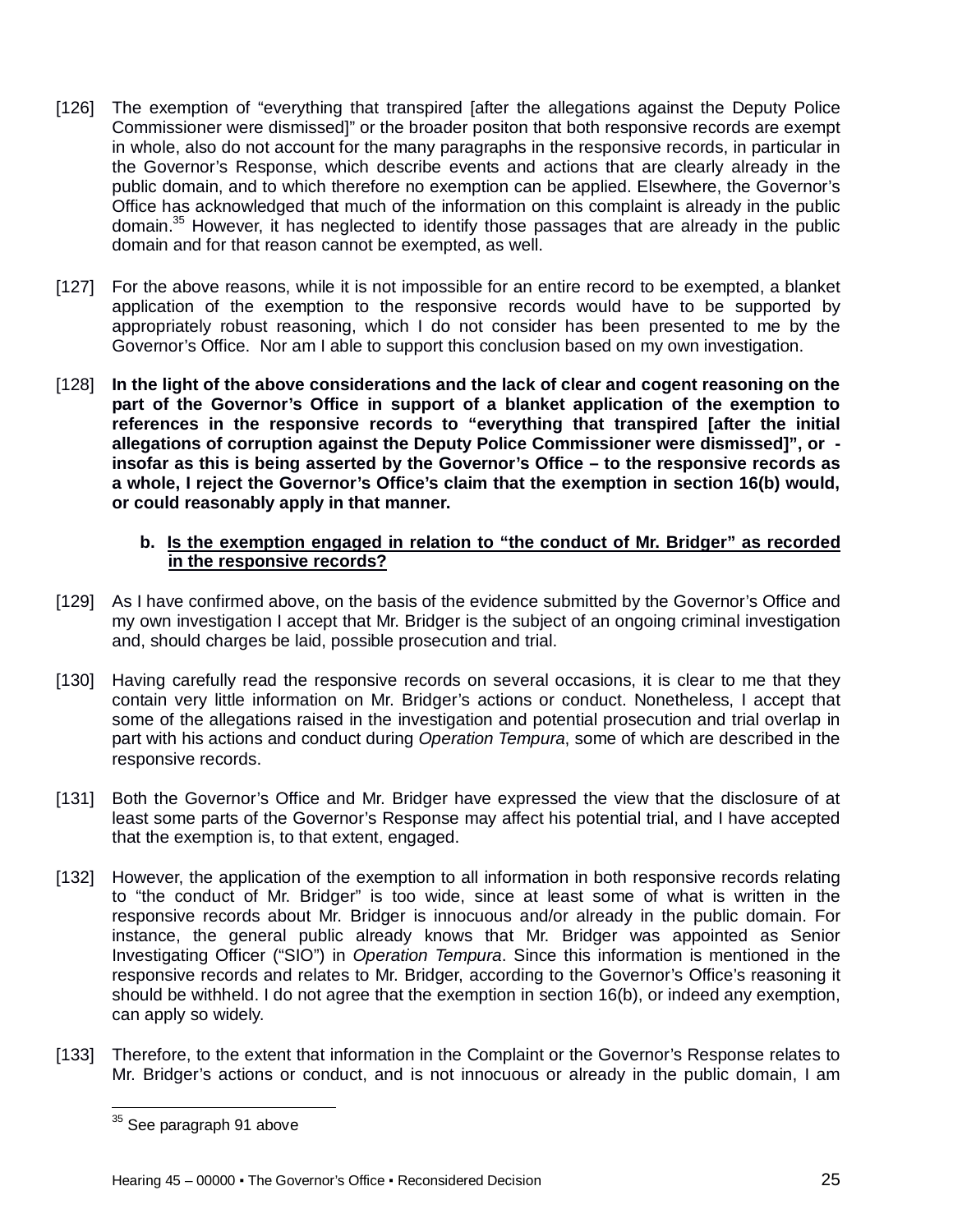willing to err on the side of caution and agree with the Governor that such information is exempted from disclosure under section 16(b) at this time.

- [134] I have reached this conclusion particularly in the light of the following facts:
	- a) the RCIPS is investigating several allegations against Mr. Bridger, some of which overlap in time with his role of Senior Investigating Officer ("SIO") during Operation Tempura;
	- b) the Police Commissioner, who is closely associated with that investigation, believes there is a possible connection between the investigation and potential trial of Mr. Bridger, on the one hand, and the responsive records, on the other, although he was not able to specify what that connection is or which parts of the records are relevant in this regard;
	- c) the DPP has been asked to consider whether Mr. Bridger is to be prosecuted, in relation to allegations which overlap in part with his actions and conduct during his time as SIO for *Operation Tempura*;
	- d) the Governor believes the records are relevant to the investigation and potential trial of Mr. Bridger; and,
	- e) Mr. Bridger himself has expressed the view that some parts of the records are relevant to his potential trial.
- [135] **In light of the low threshold required for the exemption in section 16(b), for the above reasons I find that the information in the responsive records, which describes the actions and conduct of Mr. Bridger "would, or could reasonably affect" his investigation, and potential prosecution and trial, and that such information is therefore at this time exempted from disclosure under section 16(b), except where it is innocuous or already in the public domain.**

## **5. Do the Affidavits of Messrs. Schofield and Baines provide further evidence of the exemption?**

- [136] The Governor's Office reiterates that the Judge's findings were based, in part, on Mr. Schofield's First and Second Affidavits, together with the Police Commissioner's Affidavit, "…by way of updated evidence to supported [sic] the continuing engagement of the Section 16 Exemption", and asserts "there is ample evidence both in the sworn affidavits and in the Acting Information Commissioner's own words to support the continuing application of Section 16(b) Exemption".
- [137] The Governor's Office does not specify which of my own words provide "ample evidence" for the engagement of the exemption. I assume this is a reference to my letter to the Governor of 26 August 2015, in which I mentioned the ongoing police investigation against Mr. Bridger. However, how or why the existence of the investigation supports the application of the exemption is not further elucidated.
- [138] The Governor's Office reminds me that Mr. Schofield's Second Affidavit explained that he had worked closely with Police Commissioner on the,

*now-concluded contempt of court action in the Cayman Islands in which former [sic] Mr Bridger was the Defendant, and a pending civil action in the United Kingdom in which Mr Bridger is the proposed Defendant.* 

[139] I believe all these cases have now been concluded or abandoned, and their relevance is not further explained. The same Affidavit is also quoted as confirming that Mr. Schofield has,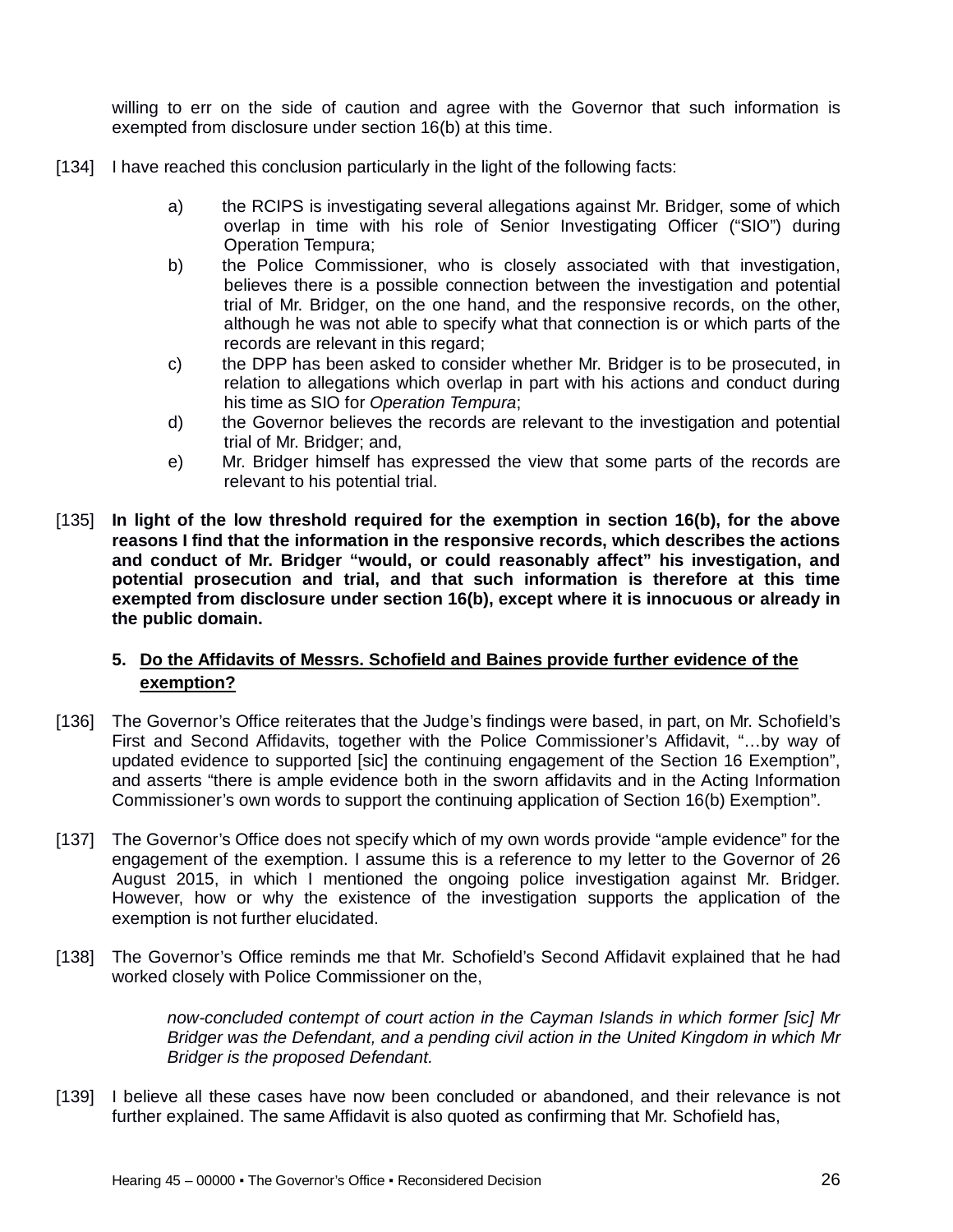*… had sight of a six-page memorandum, dated 28 April 2015, from the Office of the Director of Public Prosecutions to Commissioner Baines… [which confirmed] that, after a review of the preliminary report delivered to the Director by the Commissioner on 28 November 2014, reviewing Crown Counsel agreed that there are proper grounds to continue the criminal investigation into Mr Bridger's activities during the period of Operation Tempura.*

- [140] As I indicated above, during one of my visits to the Police Commissioner's office in the course of my investigation, the ADIC and I read the memorandum from the DPP indicated by Mr. Schofield, and I can therefore attest to its existence. The same document was also separately confirmed to me by the DPP.
- [141] In his Affidavit of 8 June 2015 the Police Commissioner confirmed the correctness of Mr. Schofield's Second Affidavit on this point, and stated,

*For the avoidance of doubt, I confirm that a criminal investigation into Mr Martin Bridger's activities during Operation Tempura is currently being conducted under my supervision by the Royal Cayman Islands Police Service*.

[142] The Governor's Office reminds me of the statement of the Police Commissioner, which was attached to the Governor's Submission in Hearing 41-0000 in April 2014, and which was also quoted by the Judge. In that statement the Police Commissioner said, *inter alia,*

> *It is too early for me to determine if a criminal investigation is warranted or not due to the*  further analysis required, however I can state that the publication of the Aina report *would interfere with any investigation that were launched, not least as its contents cover the same of the issues [sic] [which are the] subject of controversy; in addition to being contradictory in their position to the earlier legal decision pronounced by the DPP, Chief Justice and others.*

> *The release would I consider be contrary to the rule of natural justice as it would enable one version of events relating to the subject matter and deny those subject of and named in the report an opportunity to counter the version of events and defend themselves. It should be noted that some named persons have been privy to the contents of the report, the majority of individuals subject to comment have not been canvassed or made aware of the contents. …*

- [143] The above assertion relates to the investigation of complaints raised by Mr. Bridger against Governor Jack and others, and counter allegations raised against Mr. Bridger, both of which were being contemplated by the Police Commissioner at that time. A few months later the Police Commissioner determined that the allegations made by Mr. Bridger did not warrant further investigation, and the investigation of allegations against Mr. Bridger is, of course, ongoing.
- [144] As I have already noted above, the Police Commissioner stated that he was uncertain which parts, if any, of the responsive records were relevant to the investigation of Mr. Bridger. He added that their relevance would depend on where the evidence might lead the investigation and he was not sure what direction that might be.
- [145] I find the reasoning of the Police Commissioner both in 2014 and 2015, in relation to the impact of disclosure of the investigation(s) unspecific. An exemption – even one with a low threshold such as section 16(b) - does not apply simply because a responsive record, created in a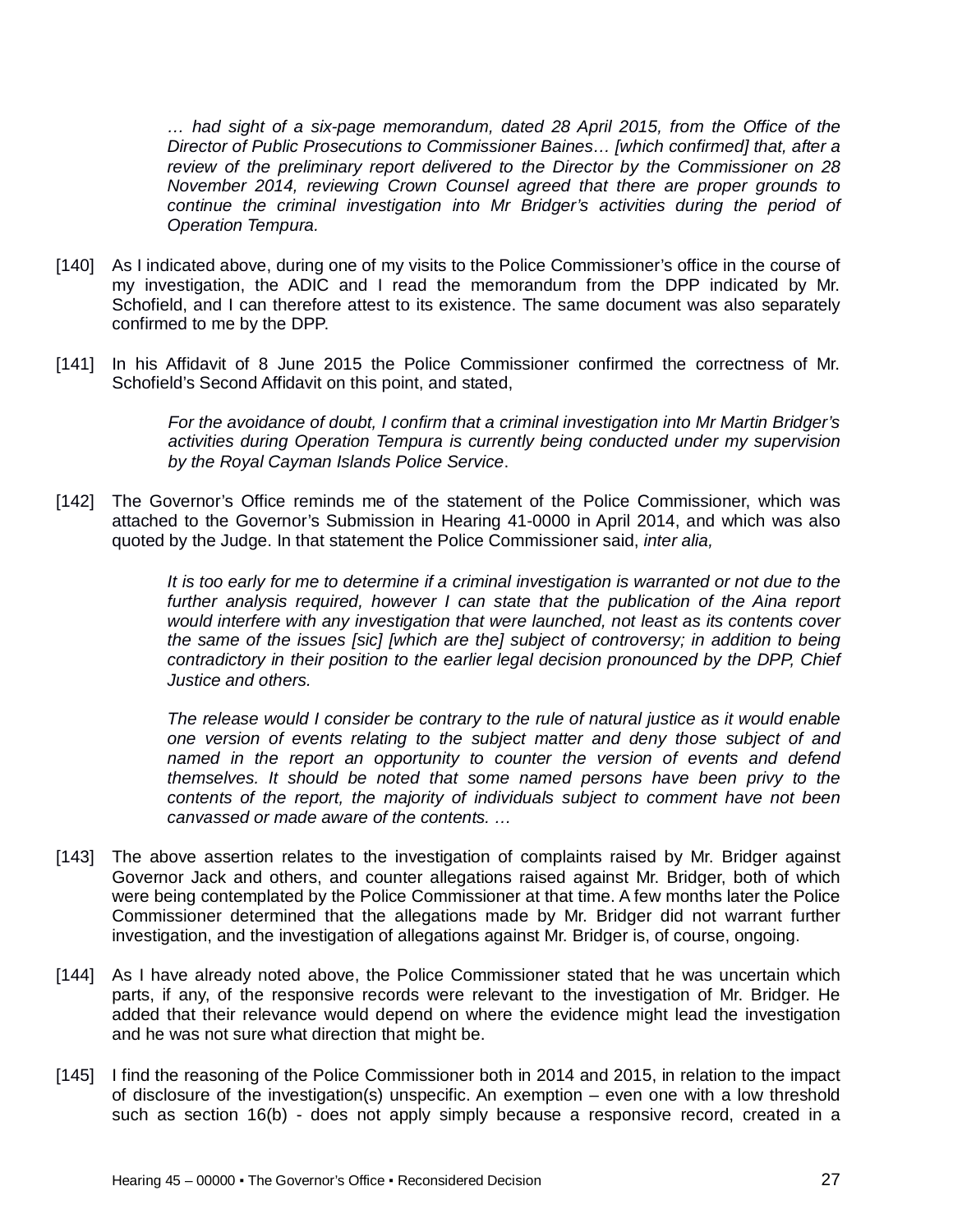different context for entirely different purposes, covers some of the same topics as a potential investigation and/or trial. As such, the Police Commissioner's thoughts are insufficient by themselves to warrant concluding that the exemption applies to the two responsive records, especially in their entirety.

- [146] I note that the Police Commissioner states his belief that the contents of the "Aina report" (which, in the words of Owen Ag J, are "in all essential aspects identical" to the Governor's Response<sup>36</sup>) are "contradictory... to the earlier legal decision pronounced by the DPP, Chief Justice and others", and calls them "one version of events". It is not clear to me what the Police Commissioner means by this, or how it would impact Mr. Bridger's right to a fair trial, and I do not consider that it contributes anything to the question before me.
- [147] In conclusion, I do not believe the Affidavits of Mr. Schofield and Police Commissioner Baines provide further evidence that the exemption under consideration has been appropriately engaged.

## **6. Does the general chronology of** *Operation Tempura* **presented by the Governor's Office provide evidence for the exemption?**

- [148] As indicated above, the Governor's Office provides a general chronology of *Operation Tempura* [the "Chronology"] and claims that "the follow [sic] extracts support the continuing application of the Section 16(b) Exemption bearing in mind the offences listed above". It also states that the Chronology "shows how and why the disclosure of the Requested Records would, or could reasonably be expected" to engage the claimed exemption.
- [149] The Chronology rehearses once again the widely-known story of *Operation Tempura*, from the well-known events in 2007 and the appointment of Mr. Bridger, the quick resolution of the corruption suspicions relating to the Deputy Police Commissioner and the editor of Cayman Net News, to, as the Governor's Office says, the refocusing of the *Operation Tempura* investigation by Mr. Bridger on the Chief Justice, Justice Henderson, former Police Commissioner Stuart Kernohan, the Attorney General, and others.
- [150] In respect of Mr. Bridger, the Chronology asserts,

*vii. It appears from the evidence that the Chief Justice became the focus of Mr Bridger because the Chief Justice refused search warrants against "subject of investigation" requested by Mr. Bridger in connection with Operation Tempura, citing 36 cases in a 51 page judgment, on the grounds that there was no prima facie basis for apprehending a commission of any offence.*

- [151] The Governor's Office does not intelligibly link the Chronology with the exemption being claimed. As far as can be discerned, the intention appears to be to provide background information on the Complaint, i.e. the first responsive record, which was written by Mr. Polaine and subsequently assumed by Mr. Bridger. However, this is neither here nor there when it comes to establishing whether the exemption is engaged, and I disagree that this provides further evidence of the exemption.
- [152] I note that the statement that Operation Tempura refocused on the Chief Justice appears to be incorrect, although it is public knowledge that he is one of the subjects of the Complaint and the Governor's Response.

 $\overline{\phantom{a}}$ <sup>36</sup> *Judgment* para 11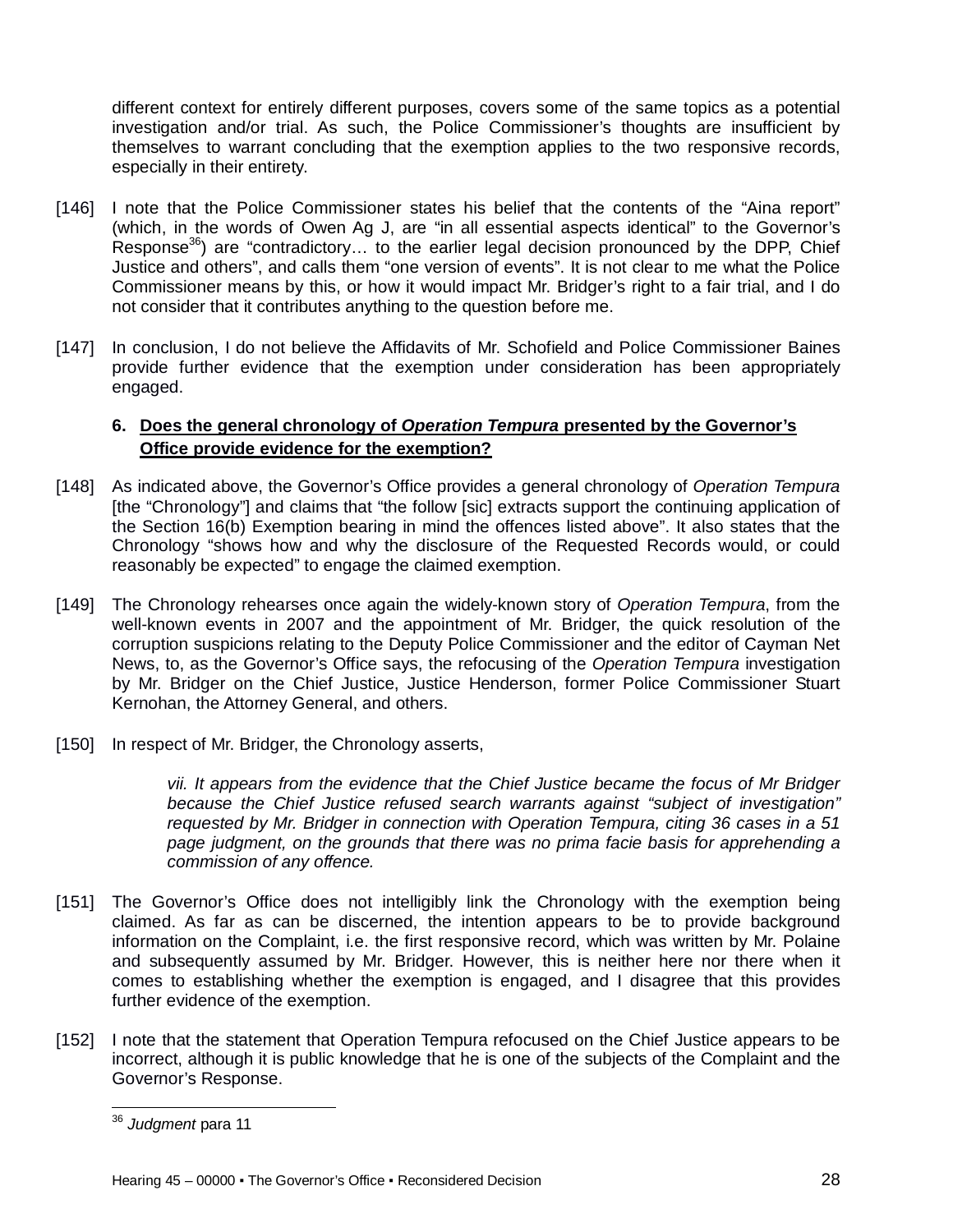## **7. Does section 24 of the Bill of Rights provide further evidence for the exemption?**

[153] In the context of what it calls "the consideration of making an order resulting in the pre-trial disclosure of the Requested Records endangering the right to a fair trial", the Governor's Office raises section 24 of the Bill of Rights, quoting that section verbatim (emphasis added to the entire paragraph by the Governor's Office), as follows:

> *It is unlawful for a public official to make a decision or to act in a way that is incompatible with the Bill of Rights unless the public official is required or authorized to do so by primary legislation, in which case the legislation shall be declared incompatible with the Bill of Rights and the nature of that incompatibility shall be specified.*

[154] The fact that this issue is being raised, and the emphasis added to the entirety of the quoted passage, seems to suggest that this is a point of some importance to the Governor's Office. However, no attempt whatsoever is made to explain the relevance of this provision to the application of the exemption to the responsive records. I assume it is meant to impress upon me the dangers of disagreeing with the Governor's fair trial arguments, but I do not believe it adds anything to those arguments or their relevance to the question before me.

## **8. Additional observations:**

- [155] In this Reconsideration I have diligently and sincerely tried to understand each of the arguments raised in the Governor's Office's Submissions, in order to consider them fairly and impartially and reach appropriate conclusions under the Law. However, interpreting the Governor's arguments has been extraordinarily difficult because of the way they have been presented, which can only be described as disjointed, repetitive and at times illogical and even fraught with grammatical errors.
- [156] A great deal of background information is reiterated without clear purpose or explanation as to relevance. For instance, the Governor's Supplemental Submission includes a long Chronology of *Operation Tempura*, a comprehensive, five-page chronology of my own investigation, and lengthy statements concerning Mr. Polaine, amongst other things. Reading most of the Governor's Office's Submissions, one could – wrongly - assume that the question that has to be answered is whether a police investigation is indeed ongoing in respect of Mr. Bridger, rather than whether the exemption being claimed is engaged in respect of the responsive records.
- [157] Such an approach can only be described as illogical and haphazard. I wish to make it clear to the Governor's Office and other public authorities which may be called upon to argue an exemption under the FOI Law in the future, that arguments should be supported by cogent and clear evidence, and should be systematically and logically laid out. The burden of proof rests on the public authority to demonstrate how and why any exemption applies, and it is not up to the Information Commissioner to build the case for the public authority.

# **E. FINDINGS AND DECISION**

Under section 43(1) of the *Freedom of Information Law, 2007*, I make the following findings and decision:

## **Findings and Decision:**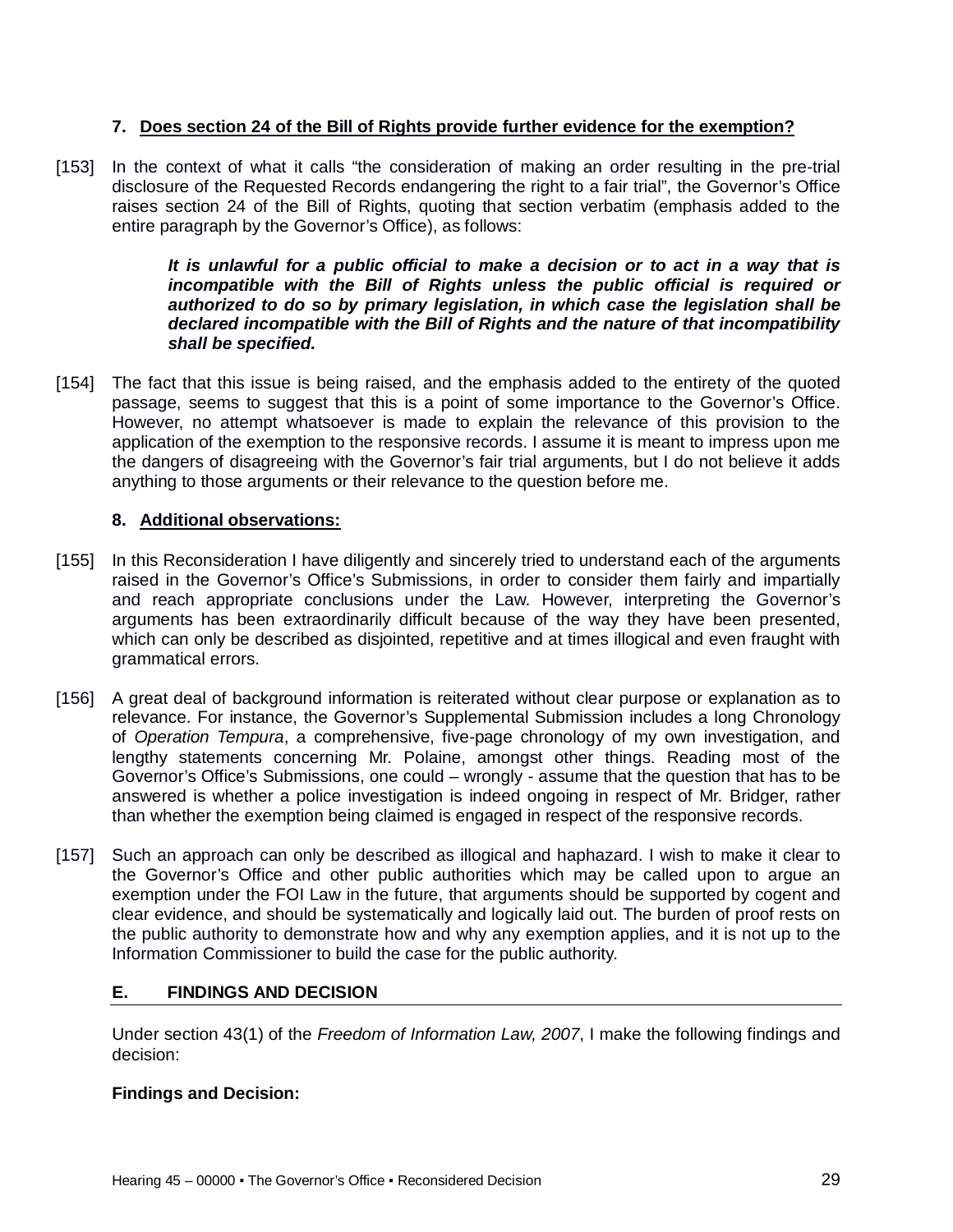In respect of the two responsive records subject to the present Reconsideration  $-$  i.e. the Complaint made to Governor Taylor in 2011 and the Governor's Response – I find that the exemption in section 16(b) applies to those parts of the responsive records which represent the actions and conduct of Mr. Bridger, to the extent that they are not innocuous or already in the public domain, for the reasons explained above.

Although the Governor's Office has not argued for it in the context of the present Reconsideration, and it was not part of the Judgment or Order issued by Owen Ag J., I consider the question of the exemption of a single segment on page 13 of the Complaint settled under the exemption in section 20(1)(d), for the reasons stated in Decision 41-0000. For clarity, this short passage comprises the third bullet point on page 13 of the Complaint, and starts after the phrase "… and his room" and ends the next paragraph starting with "There is also…".

A general listing of the parts of the responsive records that are to be redacted is attached as an appendix to this Decision. I am separately providing the Governor's Office with a communication which indicates in greater detail those parts of the two responsive records that are to be redacted consequent to the above findings.

While the information in the two responsive records relating to Mr. Bridger's actions and conduct is at present exempted from the general right to access in section 6(1), to the extent that it is not innocuous or already in the public domain, I declare my intention formally to confirm the status of the investigation, prosecution and/or trial of Mr. Bridger in six months' time, at which time I may reopen my investigation into this matter, as I am authorized to do under section 46.

Under section 47 of the *Freedom of Information Law,* 2007, the Governor's Office may, within 45 days of the date of this Decision, appeal to the Grand Court by way of a judicial review of this Decision.

If a judicial review is sought, I ask that a copy of the application be sent to the Information Commissioner's Office immediately upon submission to the Court.

If judicial review has not been sought on or before 7 April 2016, and should the Governor's Office fail to disclose the responsive records in this matter, I may certify in writing to the Grand Court the failure to comply with this Decision and the Court may consider such failure under the rules relating to contempt of court.

Jan Liebaers Acting Information Commissioner

15 February 2016